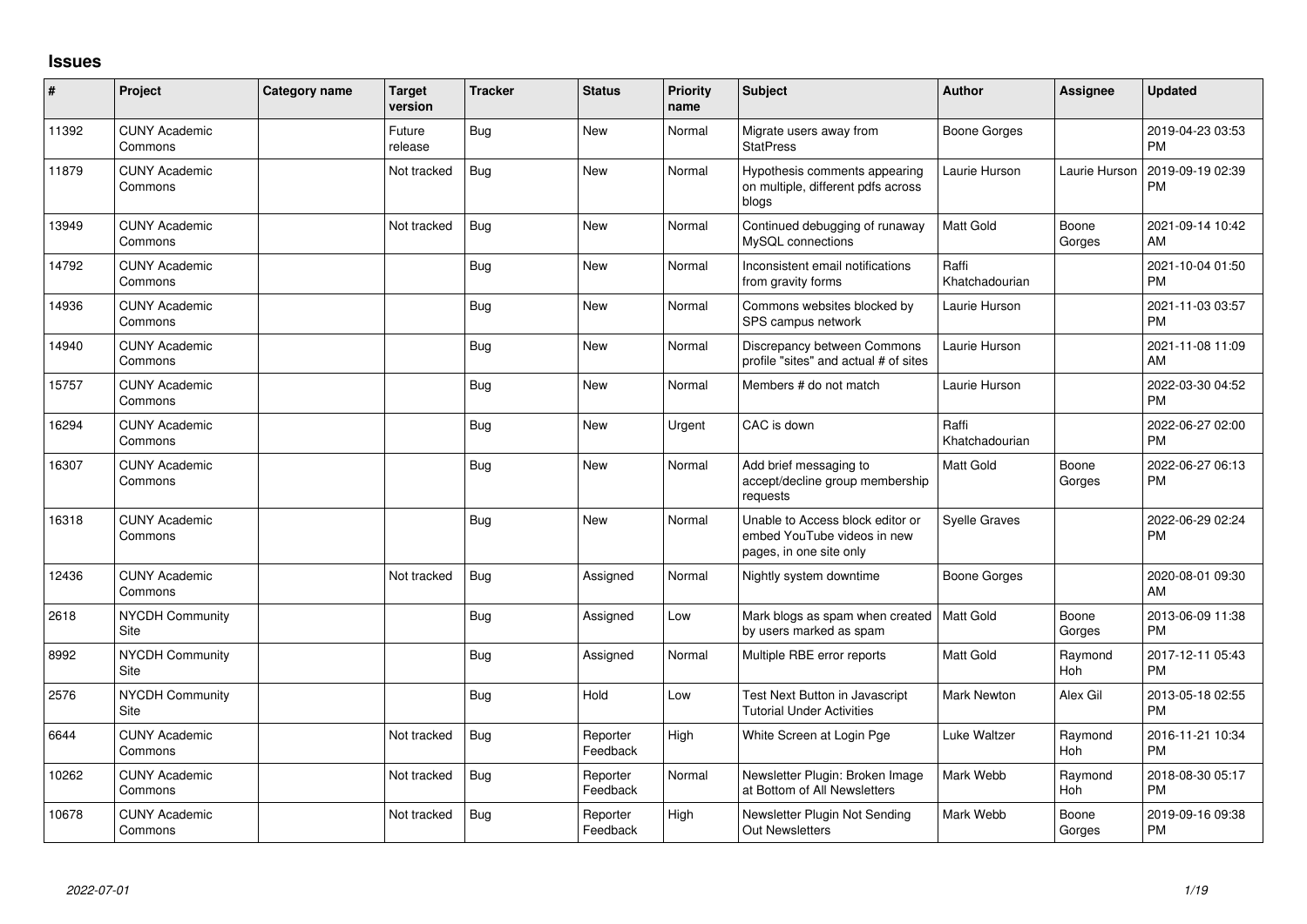| ∦     | Project                         | <b>Category name</b> | <b>Target</b><br>version | <b>Tracker</b> | <b>Status</b>        | <b>Priority</b><br>name | <b>Subject</b>                                                                                                                               | <b>Author</b>          | <b>Assignee</b>    | <b>Updated</b>                |
|-------|---------------------------------|----------------------|--------------------------|----------------|----------------------|-------------------------|----------------------------------------------------------------------------------------------------------------------------------------------|------------------------|--------------------|-------------------------------|
| 12198 | <b>CUNY Academic</b><br>Commons |                      | Not tracked              | <b>Bug</b>     | Reporter<br>Feedback | Normal                  | Duplicate listing in My Sites                                                                                                                | Tom Harbison           |                    | 2019-12-09 05:50<br><b>PM</b> |
| 14629 | <b>CUNY Academic</b><br>Commons |                      | Not tracked              | <b>Bug</b>     | Reporter<br>Feedback | Normal                  | Possible Post Order Bug?                                                                                                                     | <b>Syelle Graves</b>   |                    | 2021-09-14 10:47<br>AM        |
| 9908  | <b>CUNY Academic</b><br>Commons |                      | Not tracked              | Feature        | <b>New</b>           | Normal                  | Is it possible to send email<br>updates to users (or an email<br>address not on the list) for only a<br>single page AFTER being<br>prompted? | <b>Michael Shields</b> | scott voth         | 2018-06-11 01:34<br><b>PM</b> |
| 12911 | <b>CUNY Academic</b><br>Commons |                      | Not tracked              | Feature        | <b>New</b>           | Normal                  | Block access to xmlrpc.php based<br>on User-Agent                                                                                            | <b>Boone Gorges</b>    | Boone<br>Gorges    | 2020-06-09 05:12<br><b>PM</b> |
| 14394 | <b>CUNY Academic</b><br>Commons |                      | Not tracked              | Feature        | <b>New</b>           | Normal                  | Commons News Site - redesign                                                                                                                 | scott voth             | scott voth         | 2021-09-14 10:46<br>AM        |
| 15883 | <b>CUNY Academic</b><br>Commons |                      | 2.1.0                    | Feature        | New                  | Normal                  | Release BPGES update                                                                                                                         | <b>Boone Gorges</b>    | Boone<br>Gorges    | 2022-05-26 10:39<br>AM        |
| 11968 | JustPublics@365<br>MediaCamp    |                      |                          | Feature        | <b>New</b>           | Normal                  | Nanoscience Retractable Display<br>Unit                                                                                                      | Donald Cherry          | Bonnie<br>Eissner  | 2021-02-19 08:50<br>AM        |
| 7828  | <b>CUNY Academic</b><br>Commons |                      | Not tracked              | Feature        | Assigned             | Normal                  | Theme Assessment 2017                                                                                                                        | Margaret Galvan        | Margaret<br>Galvan | 2017-05-02 10:41<br><b>PM</b> |
| 8837  | <b>CUNY Academic</b><br>Commons |                      | Not tracked              | Feature        | Assigned             | Normal                  | Create a form to request info from<br>people requesting premium<br>themes and plugins                                                        | <b>Matt Gold</b>       | Marilyn<br>Weber   | 2017-11-14 03:35<br><b>PM</b> |
| 10368 | <b>CUNY Academic</b><br>Commons |                      | Future<br>release        | Feature        | Assigned             | Normal                  | Use ORCID data to populate<br>academic profile page                                                                                          | Stephen Francoeur      | Boone<br>Gorges    | 2018-09-25 01:53<br><b>PM</b> |
| 11517 | <b>CUNY Academic</b><br>Commons |                      | Not tracked              | Feature        | Assigned             | Normal                  | wp-accessibility plugin should not<br>strip 'target=" blank" by default                                                                      | <b>Boone Gorges</b>    | Laurie Hurson      | 2019-09-24 09:57<br>AM        |
| 2571  | <b>NYCDH Community</b><br>Site  |                      |                          | Feature        | Assigned             | Normal                  | Add Google custom search box to<br>homepage                                                                                                  | Mark Newton            | Raymond<br>Hoh     | 2013-05-18 07:49<br><b>PM</b> |
| 2574  | <b>NYCDH Community</b><br>Site  |                      |                          | Feature        | Assigned             | Normal                  | Add Way to Upload Files to<br>Groups                                                                                                         | Mark Newton            | Raymond<br>Hoh     | 2013-05-18 07:46<br><b>PM</b> |
| 2577  | <b>NYCDH Community</b><br>Site  |                      |                          | Feature        | Assigned             | Low                     | Investigate Potential to Add Links<br>to the Forum                                                                                           | Mark Newton            | Alex Gil           | 2013-05-16 09:40<br><b>PM</b> |
| 13912 | <b>CUNY Academic</b><br>Commons |                      | Not tracked              | Feature        | Hold                 | Low                     | posting "missed schedule"                                                                                                                    | Marilyn Weber          |                    | 2021-02-23 10:46<br>AM        |
| 16092 | <b>CUNY Academic</b><br>Commons |                      | Future<br>release        | Feature        | Hold                 | Normal                  | Don't show main site in Site<br>search results                                                                                               | <b>Boone Gorges</b>    | Boone<br>Gorges    | 2022-05-17 03:12<br><b>PM</b> |
| 11131 | <b>CUNY Academic</b><br>Commons |                      | Future<br>release        | Feature        | Reporter<br>Feedback | Normal                  | Image Annotation Plugins                                                                                                                     | Laurie Hurson          |                    | 2019-02-26 11:33<br>AM        |
| 15613 | <b>CUNY Academic</b><br>Commons |                      | 2.0.3                    | Feature        | Reporter<br>Feedback | Normal                  | Adding "Passster" plugin                                                                                                                     | Laurie Hurson          |                    | 2022-06-29 11:32<br>AM        |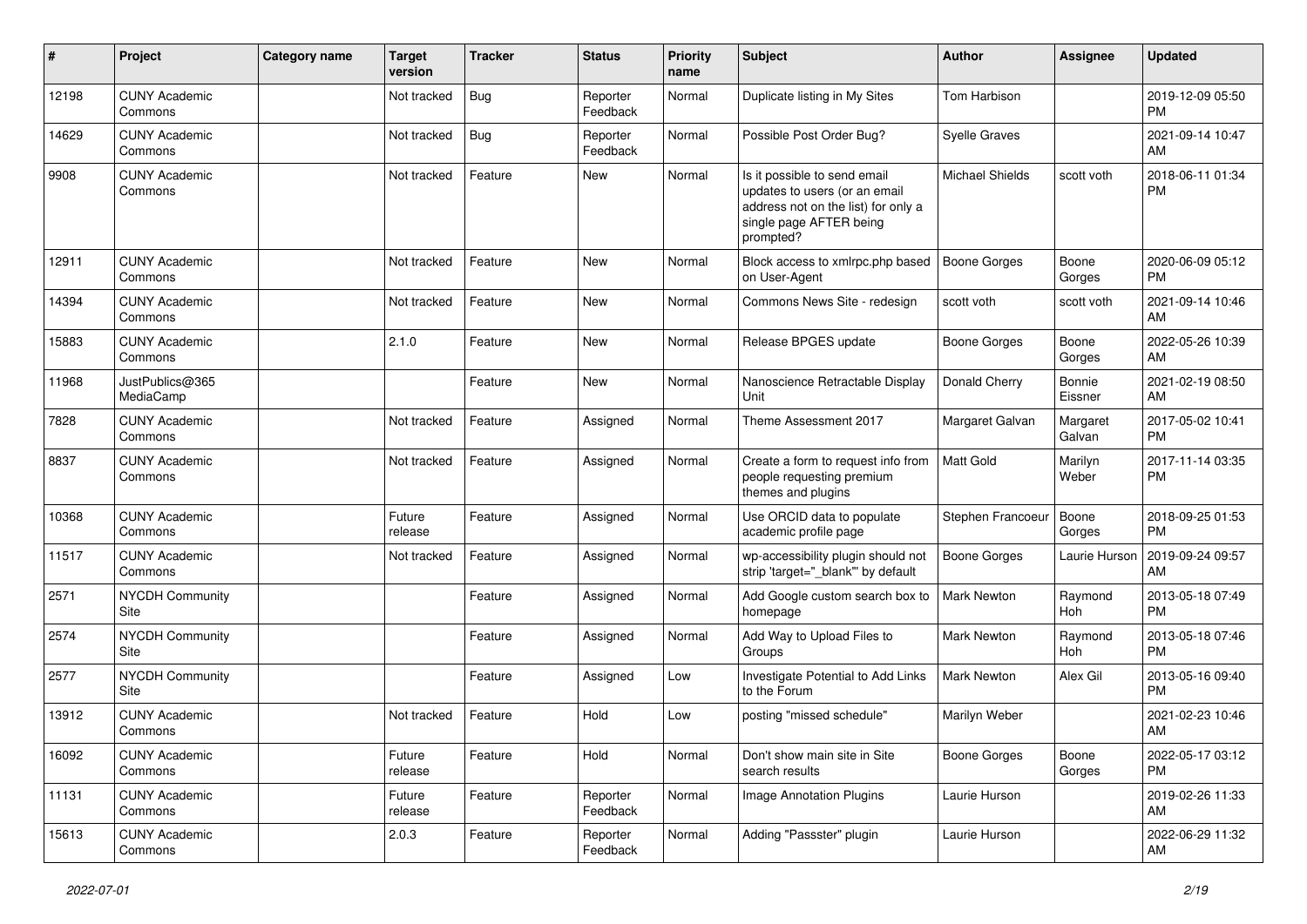| #     | Project                                                                 | Category name | <b>Target</b><br>version | <b>Tracker</b> | <b>Status</b>        | <b>Priority</b><br>name | <b>Subject</b>                                         | <b>Author</b>           | Assignee            | <b>Updated</b>                |
|-------|-------------------------------------------------------------------------|---------------|--------------------------|----------------|----------------------|-------------------------|--------------------------------------------------------|-------------------------|---------------------|-------------------------------|
| 15923 | <b>CUNY Academic</b><br>Commons                                         |               | Not tracked              | Feature        | Reporter<br>Feedback | Normal                  | <b>Bellows Plugin Adjustments</b>                      | Laurie Hurson           |                     | 2022-04-20 10:10<br>AM        |
| 16290 | <b>CUNY Academic</b><br>Commons                                         |               |                          | Feature        | Reporter<br>Feedback | Normal                  | Add Table Of Contents Block<br>plug-in                 | Raffi<br>Khatchadourian |                     | 2022-06-24 10:26<br>AM        |
| 2573  | <b>NYCDH Community</b><br>Site                                          |               |                          | Feature        | Reporter<br>Feedback | Normal                  | Add dh_nyc twitter list feed to site                   | <b>Mark Newton</b>      | Matt Gold           | 2013-05-16 11:42<br><b>PM</b> |
| 12062 | AD/O365 Transition<br>from NonMatric to<br><b>Matriculated Students</b> |               |                          | Feature        | In Progress          | Normal                  | create solution and console<br>project                 | Emilio Rodriguez        | Emilio<br>Rodriguez | 2019-11-12 03:56<br><b>PM</b> |
| 8607  | <b>CUNY Academic</b><br>Commons                                         |               | Not tracked              | Support        | New                  | Normal                  | Paypal?                                                | Marilyn Weber           | Matt Gold           | 2018-05-15 01:37<br><b>PM</b> |
| 12328 | <b>CUNY Academic</b><br>Commons                                         |               | Not tracked              | Support        | <b>New</b>           | Normal                  | Sign up Code for Non-CUNY<br>Faculty                   | Laurie Hurson           |                     | 2020-01-28 10:25<br>AM        |
| 12352 | <b>CUNY Academic</b><br>Commons                                         |               | Not tracked              | Support        | New                  | Normal                  | "posts list" page builder block<br>option              | Marilyn Weber           |                     | 2020-02-03 01:29<br><b>PM</b> |
| 13286 | <b>CUNY Academic</b><br>Commons                                         |               | Not tracked              | Support        | <b>New</b>           | Normal                  | problem connecting with<br>WordPress app               | Marilyn Weber           | Raymond<br>Hoh      | 2020-09-08 11:16<br>AM        |
| 15045 | <b>CUNY Academic</b><br>Commons                                         |               |                          | Support        | <b>New</b>           | Normal                  | no result for KCeL in the search<br>box on the commons | Marilyn Weber           |                     | 2021-12-10 11:29<br>AM        |
| 15565 | <b>CUNY Academic</b><br>Commons                                         |               |                          | Support        | New                  | Normal                  | Events - send updates to an email<br>listserv          | Marilyn Weber           |                     | 2022-03-10 01:06<br><b>PM</b> |
| 15685 | <b>CUNY Academic</b><br>Commons                                         |               |                          | Support        | New                  | High                    | problem with chrome?                                   | Marilyn Weber           |                     | 2022-04-25 03:40<br><b>PM</b> |
| 15816 | <b>CUNY Academic</b><br>Commons                                         |               | Not tracked              | Support        | <b>New</b>           | Normal                  | slow loading at SPS                                    | Marilyn Weber           |                     | 2022-04-05 01:26<br><b>PM</b> |
| 11519 | <b>CUNY Academic</b><br>Commons                                         |               | Not tracked              | Support        | Assigned             | Normal                  | comment option not appearing                           | Marilyn Weber           |                     | 2019-09-24 10:28<br>AM        |
| 11848 | <b>CUNY Academic</b><br>Commons                                         |               | Not tracked              | Support        | Hold                 | Normal                  | a Dean of Faculty wants to share<br>a large file       | Marilyn Weber           |                     | 2019-09-24 08:44<br>AM        |
| 9207  | <b>CUNY Academic</b><br>Commons                                         |               | Future<br>release        | Support        | Reporter<br>Feedback | Normal                  | display dashboards made in<br>Tableau?                 | Marilyn Weber           | Boone<br>Gorges     | 2018-04-10 10:42<br>AM        |
| 10657 | <b>CUNY Academic</b><br>Commons                                         |               | Not tracked              | Support        | Reporter<br>Feedback | Normal                  | child theme problems                                   | Marilyn Weber           |                     | 2018-11-08 01:19<br><b>PM</b> |
| 11149 | <b>CUNY Academic</b><br>Commons                                         |               | Not tracked              | Support        | Reporter<br>Feedback | Normal                  | comments getting blocked                               | Marilyn Weber           | Raymond<br>Hoh      | 2019-03-26 11:40<br>AM        |
| 11509 | <b>CUNY Academic</b><br>Commons                                         |               | Not tracked              | Support        | Reporter<br>Feedback | Normal                  | deleted Page causing a Menu<br>problem?                | Marilyn Weber           |                     | 2019-06-04 09:54<br>AM        |
| 11771 | <b>CUNY Academic</b><br>Commons                                         |               | Not tracked              | Support        | Reporter<br>Feedback | Normal                  | post displays in sections                              | Marilyn Weber           |                     | 2019-08-20 10:34<br>AM        |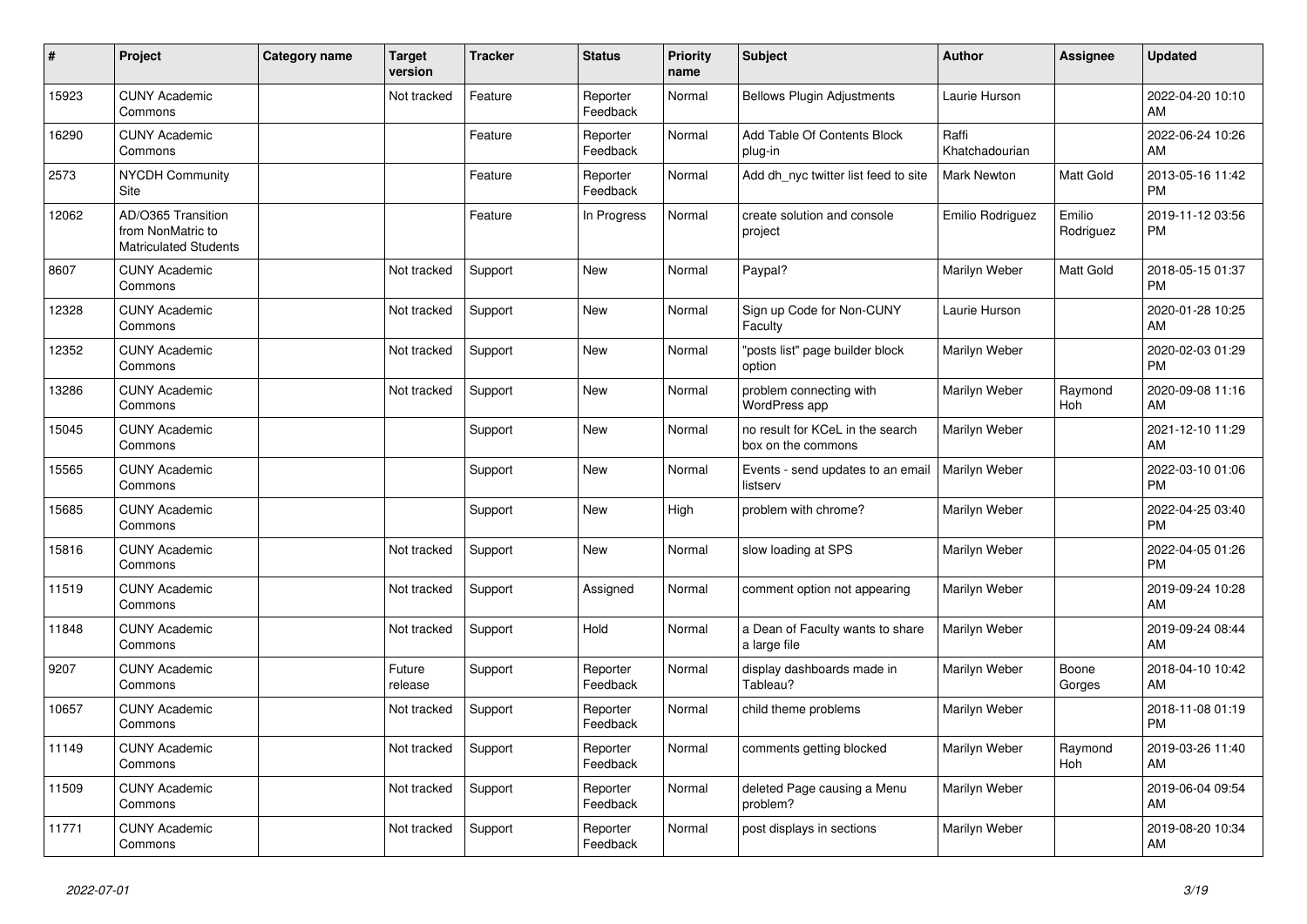| ∦     | Project                         | <b>Category name</b> | <b>Target</b><br>version | <b>Tracker</b> | <b>Status</b>        | <b>Priority</b><br>name | <b>Subject</b>                                                    | <b>Author</b>    | Assignee            | <b>Updated</b>                |
|-------|---------------------------------|----------------------|--------------------------|----------------|----------------------|-------------------------|-------------------------------------------------------------------|------------------|---------------------|-------------------------------|
| 11787 | <b>CUNY Academic</b><br>Commons |                      | Not tracked              | Support        | Reporter<br>Feedback | Normal                  | automated comments notifications<br>on ZenDesk                    | Marilyn Weber    |                     | 2019-08-26 06:18<br><b>PM</b> |
| 12004 | <b>CUNY Academic</b><br>Commons |                      | Not tracked              | Support        | Reporter<br>Feedback | Normal                  | Notifications for spam blog<br>comments                           | Gina Cherry      | Raymond<br>Hoh      | 2019-11-01 12:05<br><b>PM</b> |
| 12484 | <b>CUNY Academic</b><br>Commons |                      | Not tracked              | Support        | Reporter<br>Feedback | Normal                  | Sign up Code for COIL Course<br>starting in March                 | Laurie Hurson    | Matt Gold           | 2020-03-02 02:26<br><b>PM</b> |
| 13034 | <b>CUNY Academic</b><br>Commons |                      | Not tracked              | Support        | Reporter<br>Feedback | Normal                  | a site is asking people to join the<br>Commons to get a download  | Marilyn Weber    |                     | 2020-07-12 07:23<br>AM        |
| 13255 | <b>CUNY Academic</b><br>Commons |                      | Not tracked              | Support        | Reporter<br>Feedback | Normal                  | Accessibility problems                                            | Marilyn Weber    |                     | 2020-09-01 05:48<br><b>PM</b> |
| 14398 | <b>CUNY Academic</b><br>Commons |                      | Not tracked              | Support        | Reporter<br>Feedback | Normal                  | Events plug-in notification problem                               | Marilyn Weber    |                     | 2021-05-11 11:21<br>AM        |
| 14538 | <b>CUNY Academic</b><br>Commons |                      | Not tracked              | Support        | Reporter<br>Feedback | Normal                  | <b>Weebly To Commons</b>                                          | Laurie Hurson    |                     | 2021-09-14 10:47<br>AM        |
| 14784 | <b>CUNY Academic</b><br>Commons |                      |                          | Support        | Reporter<br>Feedback | Normal                  | User report of logo problem when<br>using Customizer theme        | Marilyn Weber    |                     | 2021-09-17 10:25<br>AM        |
| 14842 | <b>CUNY Academic</b><br>Commons |                      | Not tracked              | Support        | Reporter<br>Feedback | Normal                  | Question about widgets and block<br>editor                        | Gina Cherry      |                     | 2021-10-06 03:01<br><b>PM</b> |
| 14900 | <b>CUNY Academic</b><br>Commons |                      | Not tracked              | Support        | Reporter<br>Feedback | Normal                  | previous theme?                                                   | Marilyn Weber    |                     | 2021-10-25 10:31<br>AM        |
| 15169 | <b>CUNY Academic</b><br>Commons |                      | 2.0.3                    | Support        | Reporter<br>Feedback | Normal                  | new Prelude website zipfiles for<br>custom theme and other files. | Marilyn Weber    |                     | 2022-06-29 11:32<br>AM        |
| 15176 | <b>CUNY Academic</b><br>Commons |                      | Not tracked              | Support        | Reporter<br>Feedback | Normal                  | Archiving Q Writing & Old<br>Wordpress Sites on the Commons       | Laurie Hurson    |                     | 2022-02-08 10:28<br>AM        |
| 15260 | <b>CUNY Academic</b><br>Commons |                      |                          | Support        | Reporter<br>Feedback | Normal                  | Diacritical markings   European<br><b>Stages</b>                  | Marilyn Weber    |                     | 2022-02-04 08:16<br>AM        |
| 15370 | <b>CUNY Academic</b><br>Commons |                      |                          | Support        | Reporter<br>Feedback | Normal                  | All-in-One Event Calendar?                                        | Marilyn Weber    |                     | 2022-02-17 11:03<br>AM        |
| 15655 | <b>CUNY Academic</b><br>Commons |                      | 2.0.3                    | Support        | Reporter<br>Feedback | Normal                  | Event Aggregator plugin?                                          | Marilyn Weber    |                     | 2022-06-29 11:32<br>AM        |
| 16099 | <b>CUNY Academic</b><br>Commons |                      |                          | Support        | Reporter<br>Feedback | Normal                  | request for Newsletter Glue                                       | Marilyn Weber    |                     | 2022-05-13 12:14<br><b>PM</b> |
| 16110 | <b>CUNY Academic</b><br>Commons |                      |                          | Support        | Reporter<br>Feedback | Normal                  | remove Creative Commons<br>license from pages?                    | Marilyn Weber    | Raymond<br>Hoh      | 2022-05-17 06:11<br><b>PM</b> |
| 5298  | <b>CUNY Academic</b><br>Commons |                      | Not tracked              | Publicity      | <b>New</b>           | Normal                  | Survey Pop-Up Text                                                | Samantha Raddatz | Samantha<br>Raddatz | 2016-03-22 12:27<br><b>PM</b> |
| 6665  | <b>CUNY Academic</b><br>Commons |                      | Not tracked              | Publicity      | <b>New</b>           | Normal                  | Dead Link in 1.10 announcement<br>post                            | Paige Dupont     | Stephen Real        | 2016-12-01 03:11<br><b>PM</b> |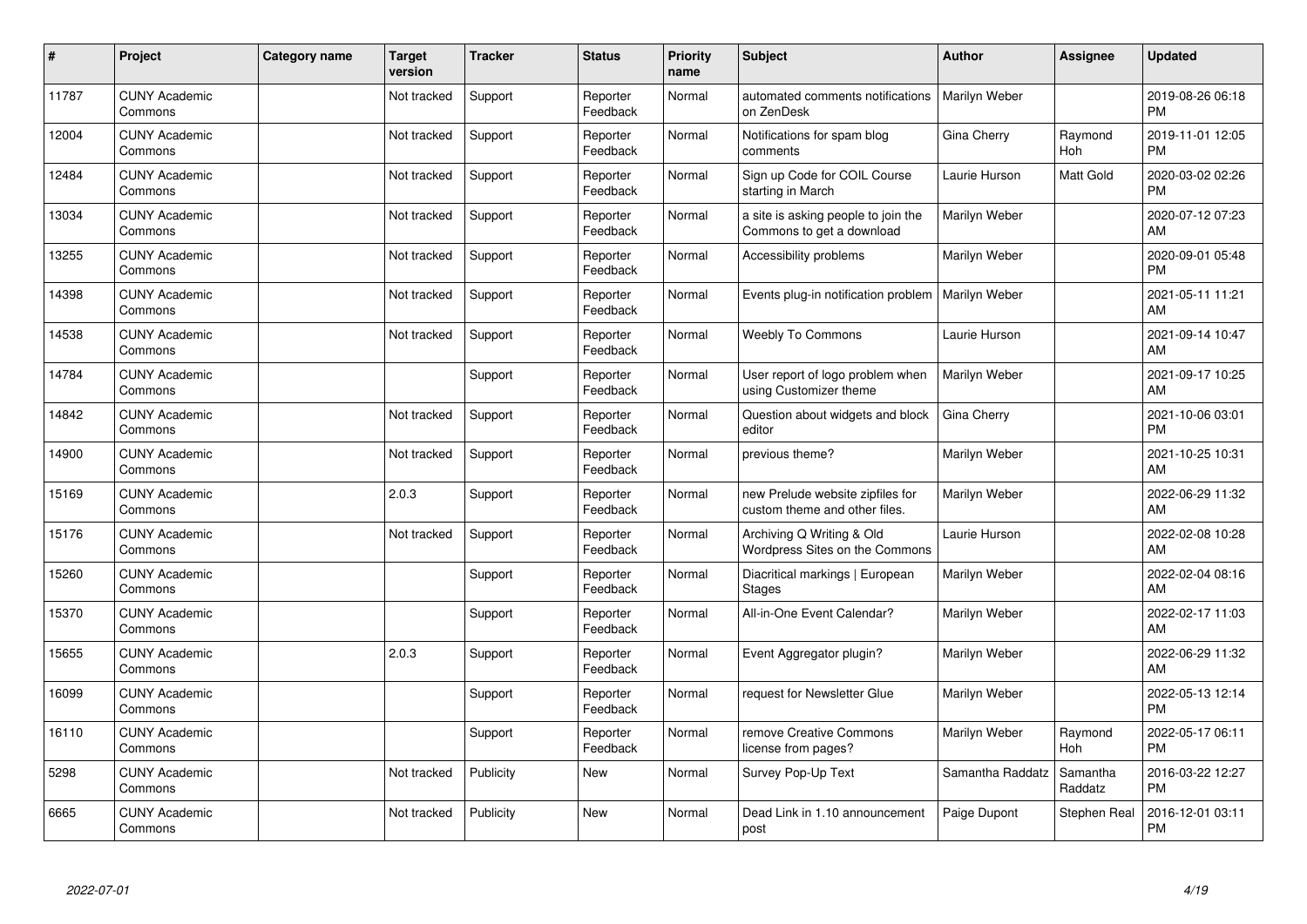| #     | Project                         | <b>Category name</b>      | <b>Target</b><br>version | Tracker       | <b>Status</b>        | Priority<br>name | <b>Subject</b>                                                                            | <b>Author</b>       | <b>Assignee</b>     | <b>Updated</b>                |
|-------|---------------------------------|---------------------------|--------------------------|---------------|----------------------|------------------|-------------------------------------------------------------------------------------------|---------------------|---------------------|-------------------------------|
| 11393 | <b>CUNY Academic</b><br>Commons |                           | Not tracked              | Publicity     | <b>New</b>           | Normal           | After 1.15 release, ceate a hero<br>slide and post about adding a site<br>to a group      | scott voth          | Patrick<br>Sweeney  | 2019-05-14 10:32<br>AM        |
| 14475 | <b>CUNY Academic</b><br>Commons |                           | Not tracked              | Publicity     | New                  | Normal           | OER Showcase Page                                                                         | Laurie Hurson       | Laurie Hurson       | 2021-09-14 10:46<br>AM        |
| 2612  | <b>CUNY Academic</b><br>Commons |                           | Not tracked              | Publicity     | Assigned             | Normal           | Pinterest site for the Commons                                                            | local admin         | Sarah<br>Morgano    | 2016-03-04 11:19<br>AM        |
| 14504 | <b>CUNY Academic</b><br>Commons |                           | Not tracked              | Publicity     | Reporter<br>Feedback | Normal           | Adding showcases to home page<br>menu                                                     | Laurie Hurson       | Boone<br>Gorges     | 2022-01-19 03:26<br><b>PM</b> |
| 4235  | <b>CUNY Academic</b><br>Commons |                           | Not tracked              | Design/UX     | Assigned             | Normal           | Explore user experience around<br>comments on forum topics vs docs                        | Matt Gold           | Samantha<br>Raddatz | 2015-07-21 10:23<br>AM        |
| 10839 | <b>CUNY Academic</b><br>Commons | About page                | Not tracked              | Support       | New                  | Normal           | <b>Mission Statement Needs</b><br>Revision                                                | scott voth          | Matt Gold           | 2018-12-26 10:58<br>AM        |
| 2666  | <b>CUNY Academic</b><br>Commons | About page                | Not tracked              | Documentation | Assigned             | Normal           | <b>Update About Text</b>                                                                  | Chris Stein         | Luke Waltzer        | 2016-03-04 11:19<br>AM        |
| 8900  | <b>CUNY Academic</b><br>Commons | Accessibility             | Future<br>release        | Feature       | Assigned             | Normal           | Look into tools to enforce<br>accessibility in WP environment                             | Matt Gold           | Boone<br>Gorges     | 2022-04-26 11:59<br>AM        |
| 8901  | <b>CUNY Academic</b><br>Commons | Accessibility             | Future<br>release        | Feature       | Assigned             | Normal           | Theme analysis for accessibility                                                          | <b>Matt Gold</b>    | Boone<br>Gorges     | 2022-04-26 11:59<br>AM        |
| 4972  | <b>CUNY Academic</b><br>Commons | Analytics                 | Not tracked              | Bug           | New                  | Normal           | <b>Newsletter Analytics</b>                                                               | Stephen Real        | Matt Gold           | 2015-12-09 12:54<br><b>PM</b> |
| 5679  | <b>CUNY Academic</b><br>Commons | Analytics                 | Not tracked              | Feature       | New                  | Normal           | Logged In Users for GA                                                                    | Valerie Townsend    | Valerie<br>Townsend | 2016-06-11 09:49<br>AM        |
| 1460  | <b>CUNY Academic</b><br>Commons | Analytics                 | Future<br>release        | Feature       | Assigned             | Normal           | <b>Update System Report</b>                                                               | <b>Brian Foote</b>  | Boone<br>Gorges     | 2015-11-09 06:13<br><b>PM</b> |
| 5581  | <b>CUNY Academic</b><br>Commons | Analytics                 | Future<br>release        | Feature       | Assigned             | Normal           | Explore alternatives to Google<br>Analytics                                               | <b>Matt Gold</b>    | Valerie<br>Townsend | 2020-04-17 03:12<br><b>PM</b> |
| 4070  | <b>CUNY Academic</b><br>Commons | Analytics                 | Not tracked              | Support       | Assigned             | Normal           | Request for JITP site analytics                                                           | <b>Matt Gold</b>    | Seth Persons        | 2016-02-23 03:09<br><b>PM</b> |
| 15210 | <b>CUNY Academic</b><br>Commons | Analytics                 | Not tracked              | Design/UX     | New                  | Normal           | Google Analytics improvements                                                             | Colin McDonald      | Boone<br>Gorges     | 2022-05-24 10:47<br>AM        |
| 7022  | <b>CUNY Academic</b><br>Commons | Announcements             | Future<br>release        | Bug           | New                  | Normal           | Sitewide announcements should<br>be displayed on, and dismissable<br>from, mapped domains | <b>Boone Gorges</b> | Boone<br>Gorges     | 2018-03-22 10:18<br>AM        |
| 4635  | <b>CUNY Academic</b><br>Commons | Authentication            | Future<br>release        | Feature       | New                  | Normal           | Allow non-WP authentication                                                               | <b>Boone Gorges</b> | Sonja Leix          | 2019-03-01 02:05<br>PM.       |
| 9720  | <b>CUNY Academic</b><br>Commons | Authentication            | Future<br>release        | Feature       | New                  | Normal           | The Commons should be an<br>oAuth provider                                                | <b>Boone Gorges</b> |                     | 2019-03-01 02:04<br><b>PM</b> |
| 5691  | <b>CUNY Academic</b><br>Commons | <b>Blogs (BuddyPress)</b> | Future<br>release        | Bug           | Assigned             | High             | Differing numbers on Sites display   Matt Gold                                            |                     | Raymond<br>Hoh      | 2016-06-13 01:37<br><b>PM</b> |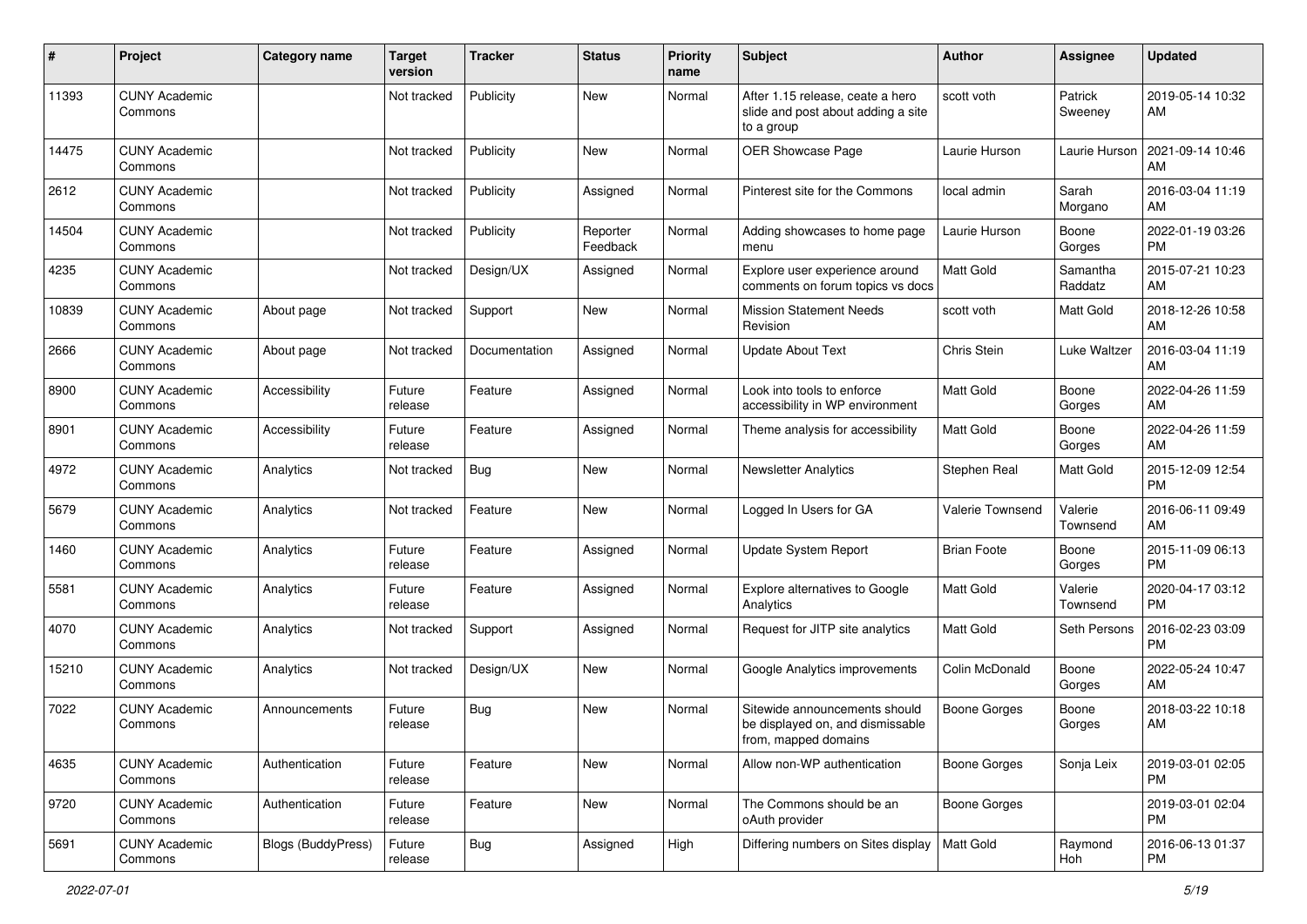| #     | Project                         | <b>Category name</b>      | <b>Target</b><br>version | <b>Tracker</b> | <b>Status</b>        | <b>Priority</b><br>name | <b>Subject</b>                                                    | <b>Author</b>    | Assignee            | <b>Updated</b>                |
|-------|---------------------------------|---------------------------|--------------------------|----------------|----------------------|-------------------------|-------------------------------------------------------------------|------------------|---------------------|-------------------------------|
| 6078  | <b>CUNY Academic</b><br>Commons | <b>Blogs (BuddyPress)</b> | Future<br>release        | Feature        | New                  | Normal                  | <b>Explore Adding Network Blog</b><br>Metadata Plugin             | Luke Waltzer     | Luke Waltzer        | 2016-10-11 10:29<br><b>PM</b> |
| 8835  | <b>CUNY Academic</b><br>Commons | Blogs (BuddyPress)        | Future<br>release        | Feature        | New                  | Normal                  | Extend cuny is shortlinks to sites                                | Luke Waltzer     | Boone<br>Gorges     | 2022-04-26 11:59<br>AM        |
| 8836  | <b>CUNY Academic</b><br>Commons | Blogs (BuddyPress)        | Future<br>release        | Feature        | Assigned             | Normal                  | Redesign site launch process                                      | Matt Gold        | Boone<br>Gorges     | 2019-10-03 02:49<br><b>PM</b> |
| 12350 | <b>CUNY Academic</b><br>Commons | <b>Blogs (BuddyPress)</b> | Not tracked              | Support        | Reporter<br>Feedback | Normal                  | URL creation problem                                              | Marilyn Weber    |                     | 2020-02-03 11:27<br>AM        |
| 11243 | <b>CUNY Academic</b><br>Commons | BuddyPress (misc)         | Future<br>release        | Bug            | <b>New</b>           | Normal                  | Audit bp-custom.php                                               | Raymond Hoh      | Raymond<br>Hoh      | 2022-04-26 11:59<br>AM        |
| 58    | <b>CUNY Academic</b><br>Commons | BuddyPress (misc)         | Future<br>release        | Feature        | Assigned             | Low                     | Make member search sortable by<br>last name                       | Roberta Brody    | Boone<br>Gorges     | 2010-08-26 02:38<br><b>PM</b> |
| 310   | <b>CUNY Academic</b><br>Commons | <b>BuddyPress (misc)</b>  | Future<br>release        | Feature        | Assigned             | Low                     | <b>Friend Request Email</b>                                       | <b>Matt Gold</b> | Samantha<br>Raddatz | 2015-11-09 05:08<br><b>PM</b> |
| 377   | <b>CUNY Academic</b><br>Commons | BuddyPress (misc)         | Future<br>release        | Feature        | Assigned             | Normal                  | Like buttons                                                      | <b>Matt Gold</b> | Boone<br>Gorges     | 2010-11-16 05:13<br><b>PM</b> |
| 435   | <b>CUNY Academic</b><br>Commons | BuddyPress (misc)         | Future<br>release        | Feature        | Assigned             | Normal                  | Include Avatar Images in Forum<br><b>Post Notification Emails</b> | <b>Matt Gold</b> | Boone<br>Gorges     | 2010-12-08 12:40<br><b>PM</b> |
| 500   | <b>CUNY Academic</b><br>Commons | BuddyPress (misc)         | Future<br>release        | Feature        | Assigned             | Normal                  | Export Group Data                                                 | Matt Gold        | Boone<br>Gorges     | 2010-12-19 12:09<br><b>PM</b> |
| 554   | <b>CUNY Academic</b><br>Commons | <b>BuddyPress (misc)</b>  | Future<br>release        | Feature        | Assigned             | Normal                  | Add Trackback notifications to<br>site-wide activity feed         | Matt Gold        | Boone<br>Gorges     | 2015-11-09 06:19<br><b>PM</b> |
| 599   | <b>CUNY Academic</b><br>Commons | BuddyPress (misc)         | Future<br>release        | Feature        | Assigned             | Normal                  | Consider adding rating plugins for<br><b>BuddyPress/BBPress</b>   | <b>Matt Gold</b> | Boone<br>Gorges     | 2011-08-22 06:50<br><b>PM</b> |
| 635   | <b>CUNY Academic</b><br>Commons | BuddyPress (misc)         | Future<br>release        | Feature        | Assigned             | Normal                  | Big Blue Button<br>Videoconferencing in Groups and<br>Blogs       | Matt Gold        | Boone<br>Gorges     | 2011-03-14 03:24<br><b>PM</b> |
| 1423  | <b>CUNY Academic</b><br>Commons | BuddyPress (misc)         | Future<br>release        | Feature        | Assigned             | Low                     | Show an avatar for pingback<br>comment activity items             | Boone Gorges     | <b>Tahir Butt</b>   | 2016-10-24 12:03<br><b>PM</b> |
| 2325  | <b>CUNY Academic</b><br>Commons | BuddyPress (misc)         | Future<br>release        | Feature        | Assigned             | Low                     | Profile should have separate fields<br>for first/last names       | local admin      | Boone<br>Gorges     | 2015-11-09 06:09<br>PM        |
| 7624  | <b>CUNY Academic</b><br>Commons | BuddyPress (misc)         | Future<br>release        | Design/UX      | <b>New</b>           | Normal                  | <b>BP Notifications</b>                                           | Luke Waltzer     | Paige Dupont        | 2017-02-08 10:43<br><b>PM</b> |
| 6389  | <b>CUNY Academic</b><br>Commons | <b>BuddyPress Docs</b>    | Future<br>release        | Feature        | <b>New</b>           | Low                     | Make Discussion Area Visible<br>When Editing a Doc                | Luke Waltzer     | Boone<br>Gorges     | 2016-10-21 04:16<br><b>PM</b> |
| 519   | <b>CUNY Academic</b><br>Commons | <b>BuddyPress Docs</b>    | Future<br>release        | Feature        | Assigned             | Low                     | TOC for individual docs - for new<br>BP "wiki-like" plugin        | scott voth       | Boone<br>Gorges     | 2015-11-09 05:54<br><b>PM</b> |
| 618   | <b>CUNY Academic</b><br>Commons | <b>BuddyPress Docs</b>    | Future<br>release        | Feature        | Assigned             | Normal                  | <b>BuddyPress Docs: export formats</b>                            | Boone Gorges     | Boone<br>Gorges     | 2015-11-09 05:38<br><b>PM</b> |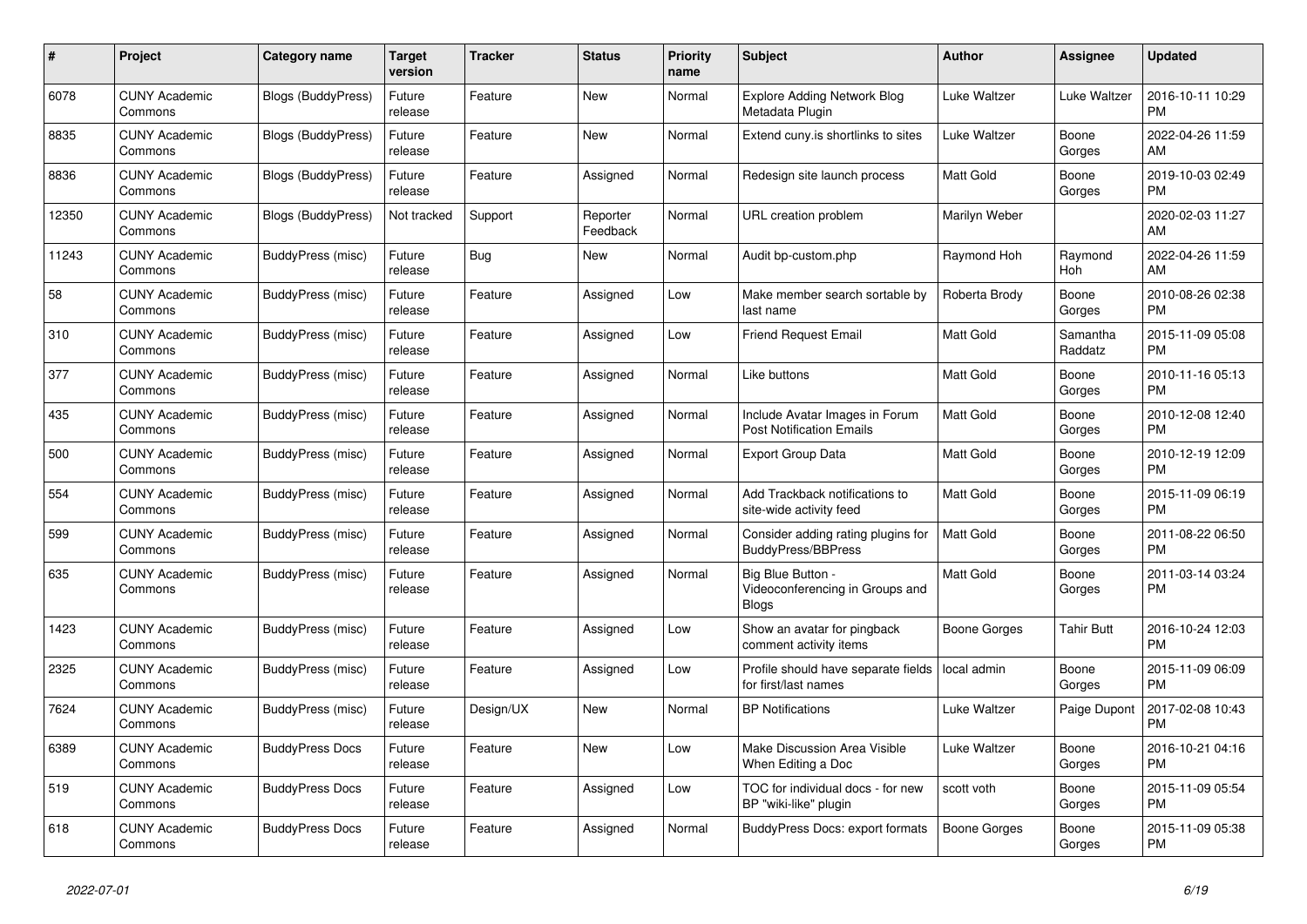| $\#$  | Project                         | <b>Category name</b>   | <b>Target</b><br>version | <b>Tracker</b> | <b>Status</b>        | Priority<br>name | <b>Subject</b>                                                   | <b>Author</b>           | <b>Assignee</b>     | <b>Updated</b>                |
|-------|---------------------------------|------------------------|--------------------------|----------------|----------------------|------------------|------------------------------------------------------------------|-------------------------|---------------------|-------------------------------|
| 1417  | <b>CUNY Academic</b><br>Commons | <b>BuddyPress Docs</b> | Future<br>release        | Feature        | Assigned             | Low              | <b>Bulk actions for BuddyPress Docs</b>                          | <b>Boone Gorges</b>     | Boone<br>Gorges     | 2016-10-17 10:41<br><b>PM</b> |
| 1422  | <b>CUNY Academic</b><br>Commons | <b>BuddyPress Docs</b> | Future<br>release        | Feature        | Assigned             | Normal           | Make "created Doc" activity icons<br>non-mini                    | Boone Gorges            | Boone<br>Gorges     | 2015-11-09 05:48<br><b>PM</b> |
| 1744  | <b>CUNY Academic</b><br>Commons | <b>BuddyPress Docs</b> | Future<br>release        | Feature        | Assigned             | Normal           | Spreadsheet-style Docs                                           | Boone Gorges            | Boone<br>Gorges     | 2015-11-09 06:13<br><b>PM</b> |
| 2523  | <b>CUNY Academic</b><br>Commons | <b>BuddyPress Docs</b> | Future<br>release        | Feature        | Assigned             | Normal           | Allow Users to Upload Images to<br><b>BP</b> Docs                | Matt Gold               | Boone<br>Gorges     | 2015-11-09 06:14<br><b>PM</b> |
| 4226  | <b>CUNY Academic</b><br>Commons | <b>BuddyPress Docs</b> | Future<br>release        | Design/UX      | <b>New</b>           | Normal           | Add option to connect a Doc with<br>a Group                      | Samantha Raddatz        | Samantha<br>Raddatz | 2015-09-09 04:08<br><b>PM</b> |
| 13466 | <b>CUNY Academic</b><br>Commons | Cavalcade              | Future<br>release        | Feature        | <b>New</b>           | Normal           | Automated cleanup for duplicate<br>Cavalcade tasks               | Boone Gorges            | Boone<br>Gorges     | 2020-10-13 05:24<br><b>PM</b> |
| 14994 | <b>CUNY Academic</b><br>Commons | cdev.gc.cuny.edu       | Not tracked              | Support        | In Progress          | Normal           | Clear Cache on CDEV                                              | scott voth              | Raymond<br>Hoh      | 2021-12-07 03:51<br><b>PM</b> |
| 9060  | <b>CUNY Academic</b><br>Commons | Commons In A Box       | Not tracked              | Bug            | Hold                 | Normal           | Problems with CBox image library<br>/ upload                     | Lisa Rhody              | Raymond<br>Hoh      | 2018-01-10 03:26<br><b>PM</b> |
| 4027  | <b>CUNY Academic</b><br>Commons | Commons In A Box       | Not tracked              | Design/UX      | Assigned             | Normal           | Usability review of CBOX update<br>procedures                    | <b>Matt Gold</b>        | Samantha<br>Raddatz | 2015-05-11 06:36<br><b>PM</b> |
| 12438 | <b>CUNY Academic</b><br>Commons | Courses                | Not tracked              | Bug            | <b>New</b>           | Normal           | Site appearing twice                                             | Laurie Hurson           | Boone<br>Gorges     | 2020-02-18 01:34<br><b>PM</b> |
| 11556 | <b>CUNY Academic</b><br>Commons | Courses                | Not tracked              | Bug            | Reporter<br>Feedback | Normal           | Instructor name given in course<br>listing                       | Tom Harbison            |                     | 2019-06-25 04:12<br><b>PM</b> |
| 10226 | <b>CUNY Academic</b><br>Commons | Courses                | Future<br>release        | Feature        | <b>New</b>           | Normal           | Add "My Courses" to drop down<br>list                            | scott voth              | Boone<br>Gorges     | 2021-11-19 12:42<br><b>PM</b> |
| 11789 | <b>CUNY Academic</b><br>Commons | Courses                | Future<br>release        | Feature        | New                  | Normal           | Ability to remove item from<br>Courses list                      | Laurie Hurson           | Sonja Leix          | 2019-09-24 12:28<br><b>PM</b> |
| 9420  | <b>CUNY Academic</b><br>Commons | cuny.is                | Not tracked              | Feature        | <b>New</b>           | Normal           | Request for http://cuny.is/streams                               | Raffi<br>Khatchadourian | Marilyn<br>Weber    | 2018-04-02 10:08<br>AM        |
| 2754  | <b>CUNY Academic</b><br>Commons | Design                 | Future<br>release        | Feature        | Assigned             | Normal           | Determine strategy for CAC logo<br>handling in top header        | Micki Kaufman           | Chris Stein         | 2015-01-05 08:53<br><b>PM</b> |
| 8902  | <b>CUNY Academic</b><br>Commons | Design                 | Not tracked              | Feature        | Assigned             | Normal           | Report back on research on<br><b>BuddyPress themes</b>           | Matt Gold               | Michael Smith       | 2017-11-10 12:31<br><b>PM</b> |
| 10439 | <b>CUNY Academic</b><br>Commons | Design                 | 2.1.0                    | Design/UX      | <b>New</b>           | Normal           | Create Style Guide for Commons                                   | Sonja Leix              | Sara Cannon         | 2022-06-28 01:43<br><b>PM</b> |
| 860   | <b>CUNY Academic</b><br>Commons | Design                 | Future<br>release        | Design/UX      | Assigned             | Normal           | <b>Standardize Button Treatment</b><br><b>Across the Commons</b> | Chris Stein             | Chris Stein         | 2014-05-01 09:45<br>AM        |
| 16199 | <b>CUNY Academic</b><br>Commons | Directories            | 2.0.3                    | Bug            | <b>New</b>           | Normal           | Removed "Semester" Filter from<br><b>Courses Directory</b>       | Laurie Hurson           | Boone<br>Gorges     | 2022-06-29 11:32<br>AM        |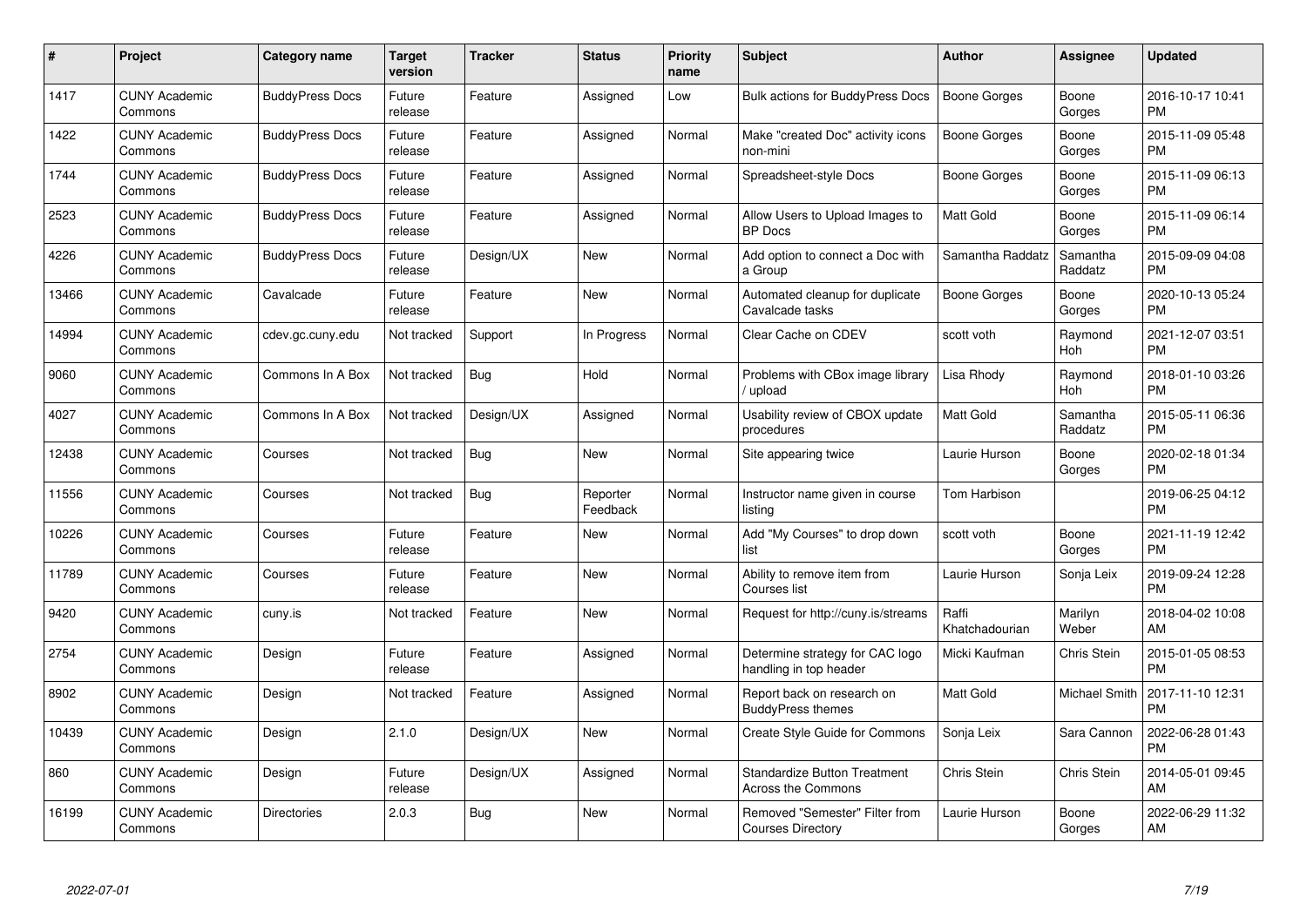| #     | Project                         | <b>Category name</b>       | Target<br>version | <b>Tracker</b> | <b>Status</b>        | <b>Priority</b><br>name | <b>Subject</b>                                                                      | <b>Author</b>    | <b>Assignee</b>  | <b>Updated</b>                |
|-------|---------------------------------|----------------------------|-------------------|----------------|----------------------|-------------------------|-------------------------------------------------------------------------------------|------------------|------------------|-------------------------------|
| 4225  | <b>CUNY Academic</b><br>Commons | <b>DiRT</b> Integration    | Future<br>release | Design/UX      | <b>New</b>           | Normal                  | Add information to DIRT page (in<br>Create a Group)                                 | Samantha Raddatz | <b>Matt Gold</b> | 2015-06-26 03:14<br><b>PM</b> |
| 3524  | <b>CUNY Academic</b><br>Commons | Documentation              | Not tracked       | Documentation  | Assigned             | Normal                  | Post describing all you can do<br>when starting up a new blog/group                 | Matt Gold        | scott voth       | 2014-10-04 12:56<br><b>PM</b> |
| 14496 | <b>CUNY Academic</b><br>Commons | Domain Mapping             | Future<br>release | <b>Bug</b>     | <b>New</b>           | Normal                  | Mapped domain SSO uses<br>third-party cookies                                       | Raymond Hoh      | Raymond<br>Hoh   | 2021-05-24 04:03<br><b>PM</b> |
| 10982 | <b>CUNY Academic</b><br>Commons | Domain Mapping             | Not tracked       | Support        | Reporter<br>Feedback | Normal                  | <b>CNAME</b> question                                                               | scott voth       |                  | 2019-01-22 04:29<br><b>PM</b> |
| 11493 | <b>CUNY Academic</b><br>Commons | Domain Mapping             | Not tracked       | Support        | Reporter<br>Feedback | Normal                  | Domain Mapping Request - Talia<br>Schaffer                                          | scott voth       | Matt Gold        | 2019-08-06 08:39<br><b>AM</b> |
| 1166  | <b>CUNY Academic</b><br>Commons | <b>Email Invitations</b>   | Future<br>release | Feature        | New                  | Low                     | Better organizational tools for Sent<br><b>Invites</b>                              | Boone Gorges     | Boone<br>Gorges  | 2015-11-09 06:02<br><b>PM</b> |
| 1167  | <b>CUNY Academic</b><br>Commons | <b>Email Invitations</b>   | Future<br>release | Feature        | <b>New</b>           | Low                     | Allow email invitations to be resent                                                | Boone Gorges     | Boone<br>Gorges  | 2015-11-12 12:53<br>AM        |
| 1165  | <b>CUNY Academic</b><br>Commons | <b>Email Invitations</b>   | Future<br>release | Feature        | Assigned             | Low                     | Allow saved lists of invitees under<br>Send Invites                                 | Boone Gorges     | Boone<br>Gorges  | 2015-11-09 06:03<br><b>PM</b> |
| 9979  | <b>CUNY Academic</b><br>Commons | <b>Email Notifications</b> | Not tracked       | <b>Bug</b>     | Reporter<br>Feedback | Normal                  | Reports of slow email activation<br>emails                                          | Matt Gold        | Boone<br>Gorges  | 2018-08-29 09:40<br><b>PM</b> |
| 11971 | <b>CUNY Academic</b><br>Commons | <b>Email Notifications</b> | Future<br>release | <b>Bug</b>     | Reporter<br>Feedback | Low                     | Pictures obscured in emailed post<br>notifications                                  | Marilyn Weber    | Raymond<br>Hoh   | 2019-11-21 01:14<br><b>PM</b> |
| 5992  | <b>CUNY Academic</b><br>Commons | <b>Email Notifications</b> | Future<br>release | Feature        | New                  | Normal                  | Changing the From line of<br>autogenerated blog emails                              | Marilyn Weber    |                  | 2018-09-27 05:19<br><b>PM</b> |
| 12042 | <b>CUNY Academic</b><br>Commons | <b>Email Notifications</b> | Future<br>release | Feature        | New                  | Normal                  | Improved error logging for BPGES<br>send queue                                      | Boone Gorges     | Boone<br>Gorges  | 2021-11-19 12:25<br>PM.       |
| 333   | <b>CUNY Academic</b><br>Commons | <b>Email Notifications</b> | Future<br>release | Feature        | Assigned             | Low                     | Delay Forum Notification Email<br>Delivery Until After Editing Period<br>Ends       | <b>Matt Gold</b> | Raymond<br>Hoh   | 2015-11-09 06:01<br><b>PM</b> |
| 15604 | <b>CUNY Academic</b><br>Commons | <b>Email Notifications</b> | Future<br>release | Feature        | Assigned             | Normal                  | <b>Restructure Commons Group</b><br><b>Digest Email Messages</b>                    | <b>Matt Gold</b> | Boone<br>Gorges  | 2022-05-26 10:45<br>AM        |
| 6749  | <b>CUNY Academic</b><br>Commons | Events                     | Future<br>release | Bug            | <b>New</b>           | Low                     | BPEO iCal request can trigger<br>very large number of DB queries                    | Boone Gorges     | Raymond<br>Hoh   | 2016-11-15 10:09<br><b>PM</b> |
| 4438  | <b>CUNY Academic</b><br>Commons | Events                     | Future<br>release | Bug            | Assigned             | Normal                  | Events Calendar - Export<br><b>Recurring Events</b>                                 | scott voth       | Daniel Jones     | 2016-05-23 04:25<br><b>PM</b> |
| 4481  | <b>CUNY Academic</b><br>Commons | Events                     | Future<br>release | Feature        | <b>New</b>           | Normal                  | Group admins/mods should have<br>the ability to unlink an event from<br>the group   | Boone Gorges     | Boone<br>Gorges  | 2017-04-24 03:53<br>PM        |
| 11531 | <b>CUNY Academic</b><br>Commons | Events                     | Future<br>release | Feature        | <b>New</b>           | Normal                  | Main Events calendar should<br>include non-public events that<br>user has access to | scott voth       | Boone<br>Gorges  | 2019-06-11 10:00<br>AM        |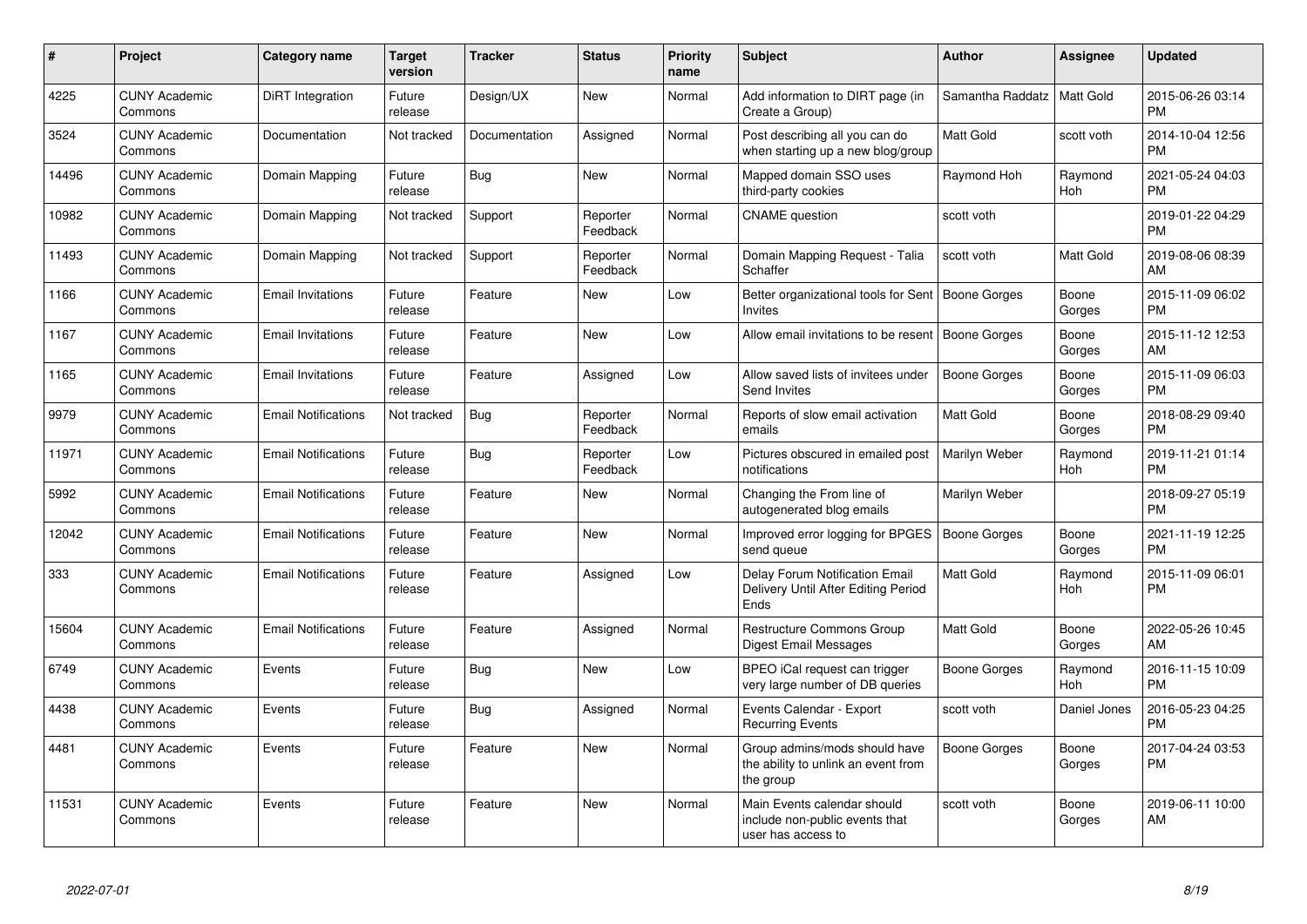| #     | Project                         | <b>Category name</b> | <b>Target</b><br>version | <b>Tracker</b> | <b>Status</b>        | <b>Priority</b><br>name | Subject                                                                      | Author                  | Assignee            | <b>Updated</b>                |
|-------|---------------------------------|----------------------|--------------------------|----------------|----------------------|-------------------------|------------------------------------------------------------------------------|-------------------------|---------------------|-------------------------------|
| 3475  | <b>CUNY Academic</b><br>Commons | Events               | Future<br>release        | Feature        | Assigned             | Normal                  | Request to add plugin to<br>streamline room<br>booking/appointment booking   | Naomi Barrettara        | Boone<br>Gorges     | 2014-12-01 05:14<br>PM.       |
| 4053  | <b>CUNY Academic</b><br>Commons | Events               | Future<br>release        | Feature        | Assigned             | Normal                  | Create new tab for past events                                               | <b>Matt Gold</b>        | Boone<br>Gorges     | 2015-05-12 02:10<br>PM.       |
| 4238  | <b>CUNY Academic</b><br>Commons | Events               | Future<br>release        | Feature        | Assigned             | Normal                  | Copy Events to Other Groups?                                                 | <b>Matt Gold</b>        | Boone<br>Gorges     | 2015-07-02 10:08<br>AM        |
| 5016  | <b>CUNY Academic</b><br>Commons | Events               | Future<br>release        | Feature        | Assigned             | Low                     | Allow comments to be posted on<br>events                                     | <b>Matt Gold</b>        | Raymond<br>Hoh      | 2019-03-01 02:23<br><b>PM</b> |
| 5696  | <b>CUNY Academic</b><br>Commons | Events               | Future<br>release        | Feature        | Assigned             | Normal                  | Events Calendar - display options<br>/ calendar aggregation                  | <b>Matt Gold</b>        | Boone<br>Gorges     | 2016-10-13 11:44<br>AM        |
| 11077 | <b>CUNY Academic</b><br>Commons | Events               | Not tracked              | Feature        | Reporter<br>Feedback | Normal                  | Show event category description<br>in event list view                        | Raffi<br>Khatchadourian |                     | 2019-02-12 10:38<br><b>PM</b> |
| 4592  | <b>CUNY Academic</b><br>Commons | Events               | Future<br>release        | Design/UX      | New                  | Normal                  | Event Creation - Venue Dropdown<br>Slow                                      | Samantha Raddatz        | Boone<br>Gorges     | 2015-09-14 04:56<br><b>PM</b> |
| 4903  | <b>CUNY Academic</b><br>Commons | Events               | Future<br>release        | Design/UX      | Assigned             | Normal                  | Improving visual appearance of<br>event calendars                            | <b>Matt Gold</b>        | Boone<br>Gorges     | 2016-10-13 11:51<br>AM        |
| 5317  | <b>CUNY Academic</b><br>Commons | Group Blogs          | Not tracked              | Bug            | Reporter<br>Feedback | Normal                  | Notifications of New Post Didn't<br>Come                                     | Luke Waltzer            | Samantha<br>Raddatz | 2016-03-21 10:41<br><b>PM</b> |
| 3580  | <b>CUNY Academic</b><br>Commons | Group Blogs          | Future<br>release        | Feature        | New                  | Normal                  | Multiple blogs per group                                                     | Boone Gorges            | Boone<br>Gorges     | 2018-02-20 02:02<br><b>PM</b> |
| 653   | <b>CUNY Academic</b><br>Commons | Group Blogs          | Future<br>release        | Feature        | Assigned             | Normal                  | Redesign Integration of Groups<br>and Blogs                                  | Matt Gold               | Samantha<br>Raddatz | 2015-11-09 05:40<br><b>PM</b> |
| 8756  | <b>CUNY Academic</b><br>Commons | Group Blogs          | Future<br>release        | Feature        | Hold                 | Normal                  | Connect multiple blogs to one<br>group?                                      | Matt Gold               | Boone<br>Gorges     | 2017-09-30 10:42<br>AM        |
| 11834 | <b>CUNY Academic</b><br>Commons | <b>Group Files</b>   | Future<br>release        | Feature        | New                  | Normal                  | Improved tools for managing<br>group file folders                            | Boone Gorges            | Sonja Leix          | 2019-09-06 03:55<br><b>PM</b> |
| 12091 | <b>CUNY Academic</b><br>Commons | <b>Group Files</b>   | Future<br>release        | Feature        | New                  | Normal                  | Improved pre-upload file validation<br>for bp-group-documents                | <b>Boone Gorges</b>     | Boone<br>Gorges     | 2019-11-14 01:21<br><b>PM</b> |
| 1192  | <b>CUNY Academic</b><br>Commons | <b>Group Files</b>   | Future<br>release        | Feature        | Assigned             | Low                     | When posting group files, allow<br>users to add a category without<br>saving | <b>Matt Gold</b>        | Raymond<br>Hoh      | 2015-11-09 05:53<br><b>PM</b> |
| 3080  | <b>CUNY Academic</b><br>Commons | <b>Group Files</b>   | Future<br>release        | Feature        | Assigned             | Low                     | Create a system to keep track of<br>file changes                             | <b>Matt Gold</b>        | Boone<br>Gorges     | 2014-02-26 10:04<br><b>PM</b> |
| 3354  | <b>CUNY Academic</b><br>Commons | Group Files          | Future<br>release        | Feature        | Assigned             | Low                     | Allow Group Download of Multiple<br>Selected Files                           | Matt Gold               | Chris Stein         | 2014-08-01 08:50<br>AM        |
| 7928  | <b>CUNY Academic</b><br>Commons | Group Forums         | Not tracked              | Bug            | New                  | Normal                  | Duplicate Forum post                                                         | Luke Waltzer            | Raymond<br>Hoh      | 2017-04-11 09:27<br><b>PM</b> |
| 13457 | <b>CUNY Academic</b><br>Commons | Group Forums         | 2.0.3                    | <b>Bug</b>     | New                  | High                    | Forum post not sending<br>notifications                                      | Filipa Calado           | Raymond<br>Hoh      | 2022-06-29 11:32<br>AM        |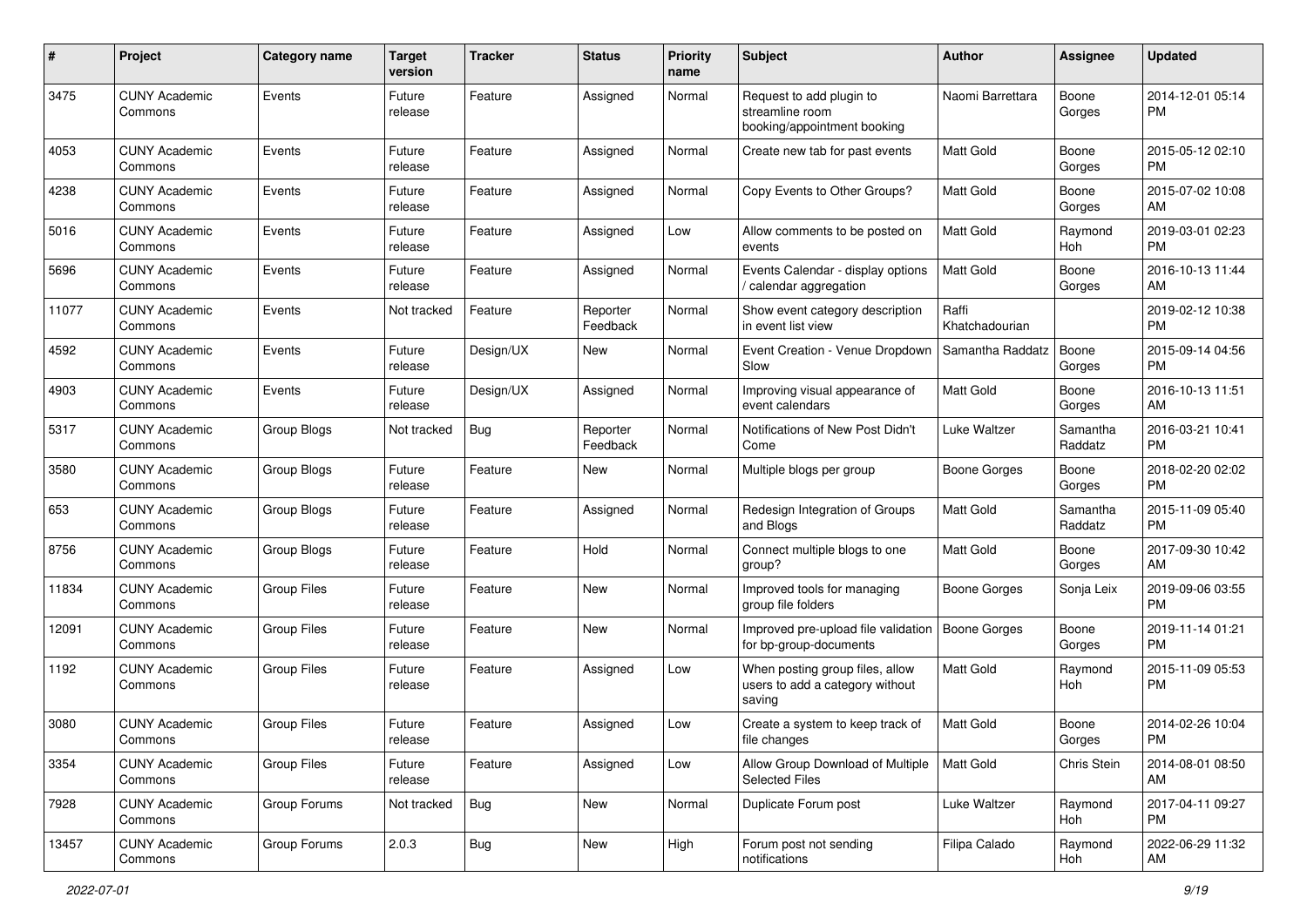| #     | <b>Project</b>                  | Category name     | Target<br>version | <b>Tracker</b> | <b>Status</b>        | Priority<br>name | <b>Subject</b>                                                                             | <b>Author</b>    | Assignee            | <b>Updated</b>                |
|-------|---------------------------------|-------------------|-------------------|----------------|----------------------|------------------|--------------------------------------------------------------------------------------------|------------------|---------------------|-------------------------------|
| 5268  | <b>CUNY Academic</b><br>Commons | Group Forums      | Future<br>release | Bug            | Assigned             | Normal           | Long-time to post to multiple<br>groups                                                    | Luke Waltzer     | Daniel Jones        | 2016-09-07 06:31<br><b>PM</b> |
| 9835  | <b>CUNY Academic</b><br>Commons | Group Forums      | Future<br>release | Bug            | Assigned             | Normal           | add a "like" function?                                                                     | Marilyn Weber    | <b>Erik Trainer</b> | 2018-06-05 01:49<br><b>PM</b> |
| 13328 | <b>CUNY Academic</b><br>Commons | Group Forums      | Not tracked       | Bug            | Reporter<br>Feedback | Normal           | cross-posting in two related<br>groups                                                     | Marilyn Weber    | Raymond<br>Hoh      | 2020-09-15 10:39<br><b>PM</b> |
| 13199 | <b>CUNY Academic</b><br>Commons | Group Forums      | Future<br>release | Feature        | <b>New</b>           | Normal           | Favoring Groups over bbPress<br>plugin                                                     | Colin McDonald   | Colin<br>McDonald   | 2021-11-19 12:28<br><b>PM</b> |
| 13358 | <b>CUNY Academic</b><br>Commons | Group Forums      | Future<br>release | Feature        | New                  | Normal           | Improved UI for group forum<br>threading settings                                          | Boone Gorges     | Raymond<br>Hoh      | 2021-11-19 12:27<br>PM.       |
| 585   | <b>CUNY Academic</b><br>Commons | Group Forums      | Future<br>release | Feature        | Assigned             | Normal           | Merge Forum Topics                                                                         | Sarah Morgano    | Boone<br>Gorges     | 2011-07-06 04:11<br><b>PM</b> |
| 3192  | <b>CUNY Academic</b><br>Commons | Group Forums      | Future<br>release | Feature        | Assigned             | Normal           | Customizable forum views for<br>bbPress 2.x group forums                                   | Boone Gorges     | Raymond<br>Hoh      | 2015-11-09 12:47<br><b>PM</b> |
| 3193  | <b>CUNY Academic</b><br>Commons | Group Forums      | Future<br>release | Feature        | Assigned             | Normal           | bbPress 2.x dynamic roles and<br>RBE                                                       | Boone Gorges     | Boone<br>Gorges     | 2014-09-30 01:30<br>PM.       |
| 10659 | <b>CUNY Academic</b><br>Commons | Group Forums      | Future<br>release | Feature        | Assigned             | Normal           | Post to multiple groups via email                                                          | Matt Gold        | Raymond<br>Hoh      | 2018-11-15 12:54<br>AM        |
| 3059  | <b>CUNY Academic</b><br>Commons | Group Forums      | Future<br>release | Design/UX      | New                  | Normal           | Forum Post Permissable Content<br><b>Explanatory Text</b>                                  | Chris Stein      | Chris Stein         | 2015-04-02 11:27<br><b>AM</b> |
| 4221  | <b>CUNY Academic</b><br>Commons | Group Forums      | Future<br>release | Design/UX      | Assigned             | Normal           | Add 'Number of Posts' display<br>option to Forum page                                      | Samantha Raddatz | Samantha<br>Raddatz | 2015-06-26 02:21<br><b>PM</b> |
| 6392  | <b>CUNY Academic</b><br>Commons | Group Forums      | Future<br>release | Design/UX      | Assigned             | Low              | Composition/Preview Panes in<br>Forum Posts                                                | Luke Waltzer     | Paige Dupont        | 2016-10-21 04:26<br><b>PM</b> |
| 3419  | <b>CUNY Academic</b><br>Commons | Group Invitations | 1.6.14            | Bug            | Testing<br>Required  | Normal           | Neatening the display of<br>messages on group requests                                     | Matt Gold        | Boone<br>Gorges     | 2014-09-01 09:29<br><b>PM</b> |
| 2610  | <b>CUNY Academic</b><br>Commons | Group Invitations | Future<br>release | Feature        | Assigned             | Low              | Request: Custom invitation<br>message to group invites                                     | local admin      | Boone<br>Gorges     | 2015-11-09 06:13<br>PM.       |
| 3308  | <b>CUNY Academic</b><br>Commons | Group Invitations | Future<br>release | Feature        | Assigned             | Normal           | Allow members to rescind group<br>invitations                                              | Matt Gold        | Boone<br>Gorges     | 2015-04-01 08:53<br><b>PM</b> |
| 1456  | <b>CUNY Academic</b><br>Commons | Group Invitations | Future<br>release | Feature        | Reporter<br>Feedback | Low              | Invite to Group Button from Profile<br>Field                                               | Matt Gold        | Samantha<br>Raddatz | 2015-11-09 05:59<br><b>PM</b> |
| 13370 | <b>CUNY Academic</b><br>Commons | Group Library     | Future<br>release | Feature        | <b>New</b>           | Normal           | Library bulk deletion and folder<br>editing                                                | Colin McDonald   | Boone<br>Gorges     | 2020-10-13 10:41<br>AM.       |
| 13650 | <b>CUNY Academic</b><br>Commons | Group Library     | Future<br>release | Feature        | <b>New</b>           | Normal           | Forum Attachments in Group<br>Library                                                      | Laurie Hurson    |                     | 2021-11-19 12:30<br><b>PM</b> |
| 14309 | <b>CUNY Academic</b><br>Commons | Group Library     | Future<br>release | Feature        | New                  | Normal           | Better handling of<br>bp_group_document file download<br>attempts when file is not present | Boone Gorges     | Boone<br>Gorges     | 2021-11-19 12:28<br><b>PM</b> |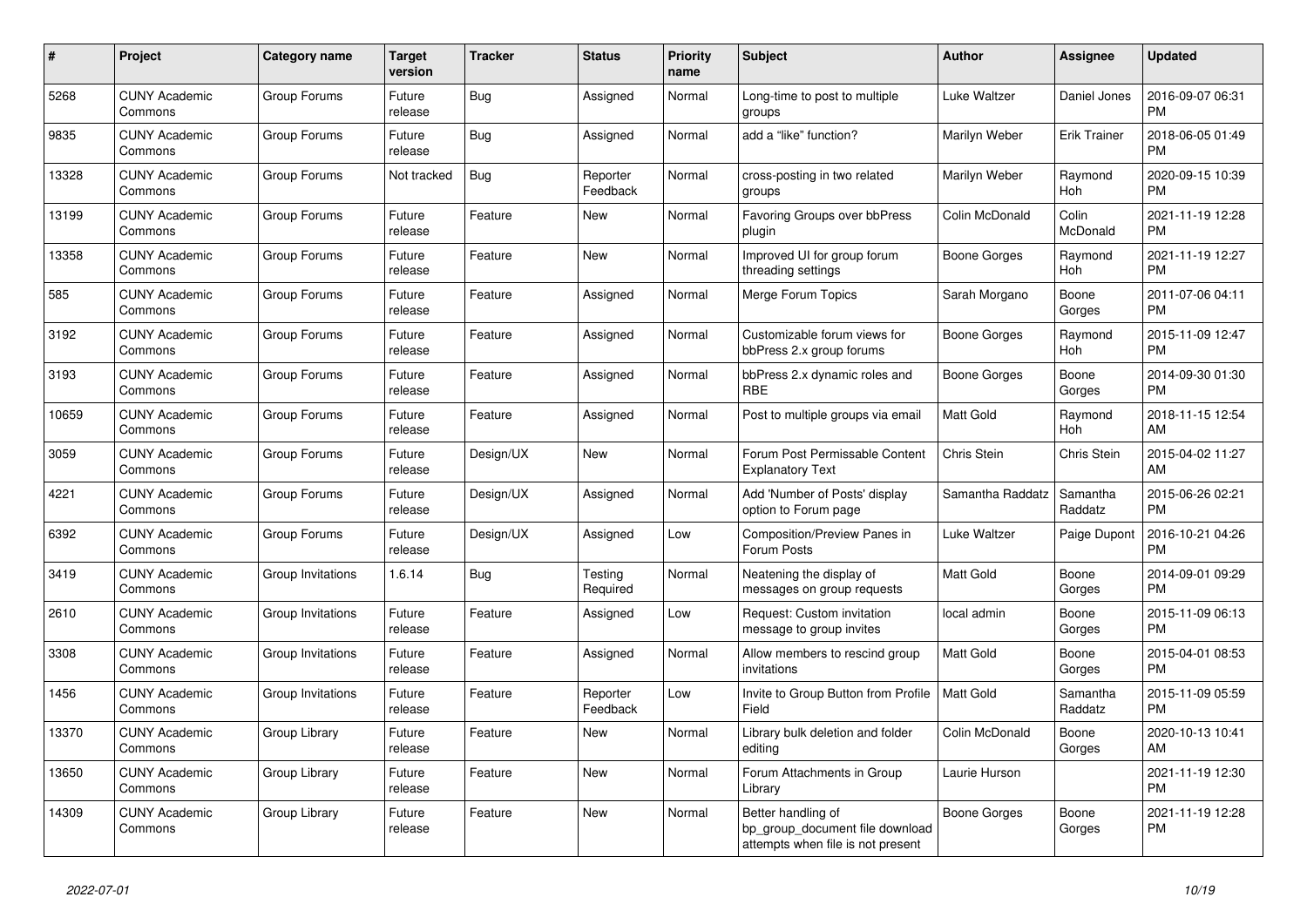| #     | Project                         | <b>Category name</b>           | <b>Target</b><br>version | <b>Tracker</b> | <b>Status</b>        | <b>Priority</b><br>name | <b>Subject</b>                                                              | <b>Author</b>     | Assignee            | <b>Updated</b>                |
|-------|---------------------------------|--------------------------------|--------------------------|----------------|----------------------|-------------------------|-----------------------------------------------------------------------------|-------------------|---------------------|-------------------------------|
| 481   | <b>CUNY Academic</b><br>Commons | Groups (misc)                  | Future<br>release        | Feature        | Assigned             | Normal                  | ability to archive inactive groups<br>and blogs                             | Michael Mandiberg | Samantha<br>Raddatz | 2015-11-09 05:56<br><b>PM</b> |
| 3458  | <b>CUNY Academic</b><br>Commons | Groups (misc)                  | Future<br>release        | Feature        | Assigned             | Normal                  | Filter Members of Group by<br>Campus                                        | Michael Smith     | Samantha<br>Raddatz | 2014-09-26 08:32<br><b>PM</b> |
| 1544  | <b>CUNY Academic</b><br>Commons | Groups (misc)                  | Future<br>release        | Feature        | Reporter<br>Feedback | Normal                  | Group Filtering and Sorting                                                 | <b>Matt Gold</b>  | Chris Stein         | 2019-03-01 02:25<br><b>PM</b> |
| 7115  | <b>CUNY Academic</b><br>Commons | Groups (misc)                  | Future<br>release        | Feature        | Reporter<br>Feedback | Normal                  | make licensing info clear during<br>group creation                          | <b>Matt Gold</b>  | Raymond<br>Hoh      | 2020-12-08 11:32<br>AM        |
| 12446 | <b>CUNY Academic</b><br>Commons | Groups (misc)                  | Future<br>release        | Feature        | Reporter<br>Feedback | Normal                  | Toggle default site to group forum<br>posting                               | Laurie Hurson     | Laurie Hurson       | 2020-03-10 11:57<br>AM        |
| 9015  | <b>CUNY Academic</b><br>Commons | Groups (misc)                  | Not tracked              | Outreach       | Assigned             | Normal                  | Email group admins the email<br>addresses of their groups                   | Matt Gold         | Matt Gold           | 2018-01-02 09:54<br>AM        |
| 11883 | <b>CUNY Academic</b><br>Commons | Help/Codex                     | Not tracked              | Support        | <b>New</b>           | Normal                  | Need Embedding Help Page<br>Update (Tableau)                                | Anthony Wheeler   | scott voth          | 2019-09-24 08:49<br>AM        |
| 12392 | <b>CUNY Academic</b><br>Commons | Help/Codex                     | Not tracked              | Documentation  | <b>New</b>           | Normal                  | <b>Updates to Common Commons</b><br>Questions on Help Page                  | scott voth        | Margaret<br>Galvan  | 2020-02-11 10:53<br>AM        |
| 6995  | <b>CUNY Academic</b><br>Commons | Home Page                      | Not tracked              | Bug            | Assigned             | Normal                  | member filter on homepage not<br>working                                    | Matt Gold         | Raymond<br>Hoh      | 2016-12-11 09:46<br><b>PM</b> |
| 1888  | <b>CUNY Academic</b><br>Commons | Home Page                      | Future<br>release        | Feature        | Assigned             | Normal                  | Refactor BP MPO Activity Filter to<br>support proper pagination             | Sarah Morgano     | Boone<br>Gorges     | 2014-05-01 07:11<br><b>PM</b> |
| 1983  | <b>CUNY Academic</b><br>Commons | Home Page                      | Future<br>release        | Feature        | Assigned             | Low                     | Media Library integration with<br><b>Featured Content plugin</b>            | Boone Gorges      | Dominic<br>Giglio   | 2014-03-17 10:34<br>AM        |
| 4980  | <b>CUNY Academic</b><br>Commons | Home Page                      | Future<br>release        | Feature        | Assigned             | Normal                  | CAC Featured Content -- Adding<br>Randomization                             | <b>Matt Gold</b>  | Boone<br>Gorges     | 2016-12-12 03:01<br><b>PM</b> |
| 10580 | <b>CUNY Academic</b><br>Commons | Information<br>Architecture    | Future<br>release        | Design/UX      | New                  | Normal                  | Primary nav item review                                                     | Boone Gorges      | Sara Cannon         | 2022-06-28 01:29<br><b>PM</b> |
| 13891 | <b>CUNY Academic</b><br>Commons | Internal Tools and<br>Workflow | 2.1.0                    | Feature        | <b>New</b>           | Normal                  | Migrate automated linting to<br>GitHub Actions                              | Boone Gorges      | Jeremy Felt         | 2022-06-29 11:13<br>AM        |
| 15194 | <b>CUNY Academic</b><br>Commons | Internal Tools and<br>Workflow | 2.1.0                    | Feature        | <b>New</b>           | Normal                  | PHPCS sniff for un-restored<br>switch_to_blog() calls                       | Boone Gorges      | Jeremy Felt         | 2022-05-26 10:45<br>AM        |
| 3230  | <b>CUNY Academic</b><br>Commons | Internal Tools and<br>Workflow | Not tracked              | Feature        | Assigned             | High                    | Scripts for quicker<br>provisioning/updating of<br>development environments | Boone Gorges      | Boone<br>Gorges     | 2016-01-26 04:54<br><b>PM</b> |
| 5234  | <b>CUNY Academic</b><br>Commons | Membership                     | Future<br>release        | Feature        | Assigned             | Normal                  | Write Unconfirmed patch for WP                                              | Boone Gorges      | Boone<br>Gorges     | 2016-10-24 11:18<br>AM        |
| 12382 | <b>CUNY Academic</b><br>Commons | Membership                     | Not tracked              | Support        | New                  | Normal                  | Email request change                                                        | Marilyn Weber     | Marilyn<br>Weber    | 2020-02-06 12:56<br><b>PM</b> |
| 4535  | <b>CUNY Academic</b><br>Commons | My Commons                     | Future<br>release        | <b>Bug</b>     | <b>New</b>           | Low                     | My Commons filter issue                                                     | scott voth        | Raymond<br>Hoh      | 2015-09-01 11:17<br>AM        |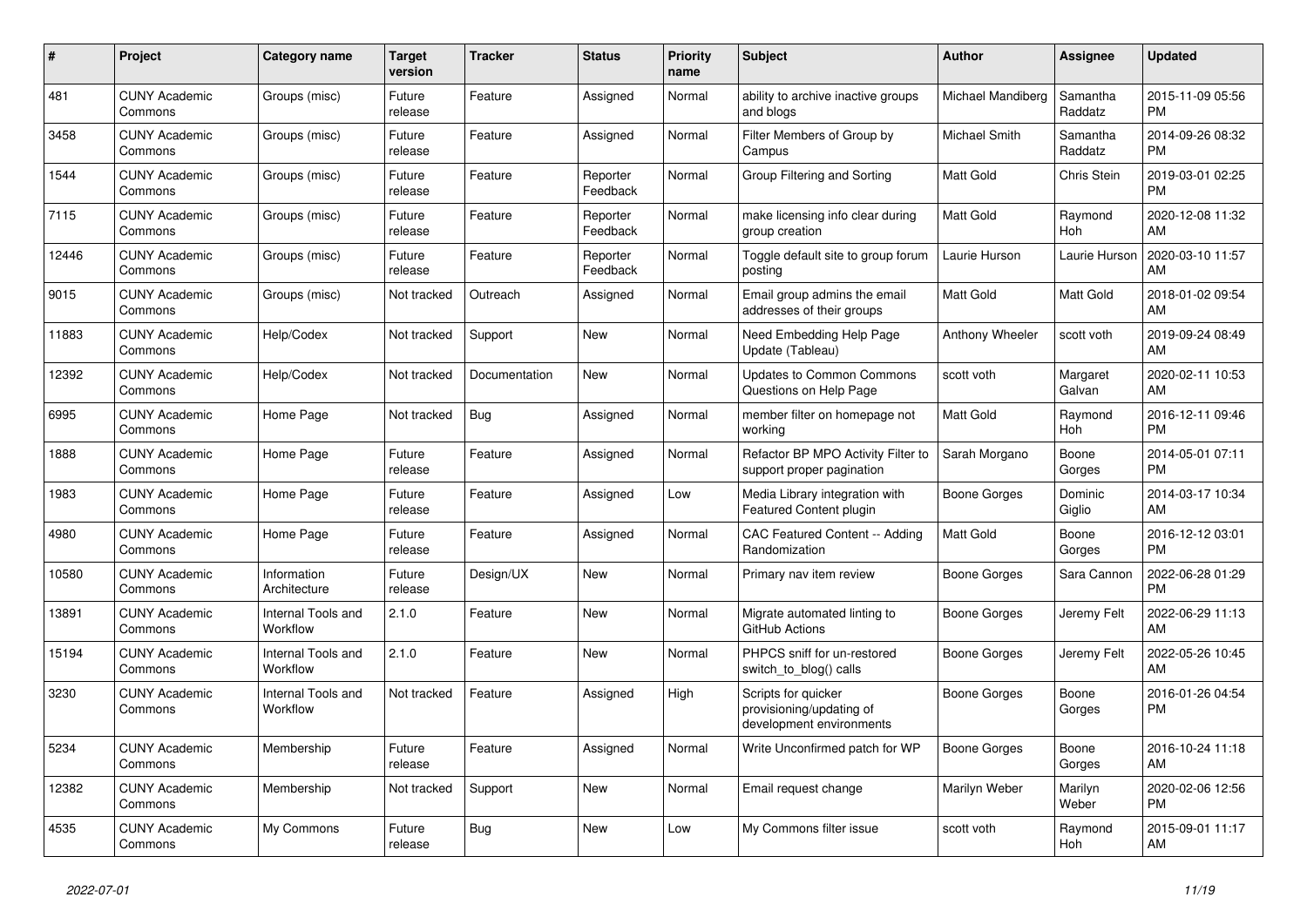| #     | Project                         | <b>Category name</b>    | <b>Target</b><br>version | <b>Tracker</b> | <b>Status</b>        | Priority<br>name | <b>Subject</b>                                                                             | <b>Author</b>           | <b>Assignee</b> | <b>Updated</b>                |
|-------|---------------------------------|-------------------------|--------------------------|----------------|----------------------|------------------|--------------------------------------------------------------------------------------------|-------------------------|-----------------|-------------------------------|
| 3330  | <b>CUNY Academic</b><br>Commons | My Commons              | Future<br>release        | Feature        | Assigned             | Normal           | 'Commons Information" tool                                                                 | <b>Boone Gorges</b>     | Chris Stein     | 2014-09-22 08:46<br>PM.       |
| 3517  | <b>CUNY Academic</b><br>Commons | My Commons              | Future<br>release        | Feature        | Assigned             | Normal           | Mute/Unmute My Commons<br>updates                                                          | <b>Matt Gold</b>        | Raymond<br>Hoh  | 2015-11-09 01:19<br><b>PM</b> |
| 3536  | <b>CUNY Academic</b><br>Commons | My Commons              | Future<br>release        | Feature        | Assigned             | Normal           | Infinite Scroll on My Commons<br>page                                                      | Matt Gold               | Raymond<br>Hoh  | 2015-04-13 04:42<br><b>PM</b> |
| 3565  | <b>CUNY Academic</b><br>Commons | My Commons              | Not tracked              | Documentation  | New                  | Normal           | Load Newest inconsistencies                                                                | Chris Stein             | scott voth      | 2015-11-09 01:16<br><b>PM</b> |
| 3577  | <b>CUNY Academic</b><br>Commons | My Commons              | Future<br>release        | Design/UX      | Assigned             | Normal           | Replies to items in My Commons                                                             | <b>Matt Gold</b>        | Raymond<br>Hoh  | 2015-04-09 05:19<br><b>PM</b> |
| 8440  | <b>CUNY Academic</b><br>Commons | Onboarding              | Not tracked              | Bug            | New                  | Normal           | Create Test Email Accounts for<br><b>Onboarding Project</b>                                | Stephen Real            | Stephen Real    | 2017-08-01 09:49<br><b>PM</b> |
| 9028  | <b>CUNY Academic</b><br>Commons | Onboarding              | Future<br>release        | Feature        | Assigned             | Normal           | suggest groups to new members<br>during the registration process                           | Matt Gold               | Chris Stein     | 2018-10-24 12:34<br><b>PM</b> |
| 9895  | <b>CUNY Academic</b><br>Commons | Onboarding              | Future<br>release        | Feature        | Assigned             | Normal           | Add "Accept Invitation"<br>link/button/function to Group<br>and/or Site invitation emails? | <b>Luke Waltzer</b>     | Boone<br>Gorges | 2018-06-07 12:42<br>PM        |
| 5955  | <b>CUNY Academic</b><br>Commons | Outreach                | Future<br>release        | Feature        | Assigned             | Normal           | Create auto-newsletter for<br>commons members                                              | <b>Matt Gold</b>        | Luke Waltzer    | 2016-08-30 10:34<br>AM.       |
| 10794 | <b>CUNY Academic</b><br>Commons | Performance             | Not tracked              | <b>Bug</b>     | New                  | Normal           | Memcached connection<br>occasionally breaks                                                | <b>Boone Gorges</b>     | Boone<br>Gorges | 2018-12-06 03:30<br><b>PM</b> |
| 14908 | <b>CUNY Academic</b><br>Commons | Performance             |                          | Bug            | New                  | Normal           | Stale object cache on cdev                                                                 | Raymond Hoh             | Boone<br>Gorges | 2021-12-07 09:45<br>AM        |
| 15242 | <b>CUNY Academic</b><br>Commons | Performance             | Not tracked              | Bug            | Reporter<br>Feedback | Normal           | Slugist site                                                                               | Raffi<br>Khatchadourian | Boone<br>Gorges | 2022-02-07 11:14<br>AM        |
| 14787 | <b>CUNY Academic</b><br>Commons | Plugin Packages         | Future<br>release        | Feature        | New                  | Normal           | Creating a "Design" plugin<br>package                                                      | Laurie Hurson           | scott voth      | 2022-04-27 04:56<br><b>PM</b> |
| 5827  | <b>CUNY Academic</b><br>Commons | <b>Public Portfolio</b> | Future<br>release        | Bug            | Assigned             | Normal           | Academic Interests square bracket   scott voth<br>links not working                        |                         | Chris Stein     | 2016-08-11 11:59<br><b>PM</b> |
| 2753  | <b>CUNY Academic</b><br>Commons | <b>Public Portfolio</b> | Future<br>release        | Feature        | New                  | Normal           | Create actual actual tagification in<br>academic interests and other<br>fields             | Micki Kaufman           | Boone<br>Gorges | 2015-01-05 08:52<br><b>PM</b> |
| 3048  | <b>CUNY Academic</b><br>Commons | <b>Public Portfolio</b> | Future<br>release        | Feature        | New                  | Low              | Images for rich text profile fields                                                        | Boone Gorges            | Boone<br>Gorges | 2014-02-19 12:56<br>PM        |
| 10354 | <b>CUNY Academic</b><br>Commons | <b>Public Portfolio</b> | Future<br>release        | Feature        | New                  | Normal           | Opt out of Having a Profile Page                                                           | scott voth              | Chris Stein     | 2020-05-12 10:43<br>AM        |
| 14184 | <b>CUNY Academic</b><br>Commons | Public Portfolio        | Future<br>release        | Feature        | New                  | Normal           | Centralized mechanism for storing<br>Campus affiliations                                   | <b>Boone Gorges</b>     | Boone<br>Gorges | 2022-01-04 11:35<br>AM        |
| 2013  | <b>CUNY Academic</b><br>Commons | Public Portfolio        | Future<br>release        | Feature        | Assigned             | Low              | Have Profile Privacy Options show   Matt Gold<br>up only for filled-in fields              |                         | Boone<br>Gorges | 2015-11-09 06:09<br><b>PM</b> |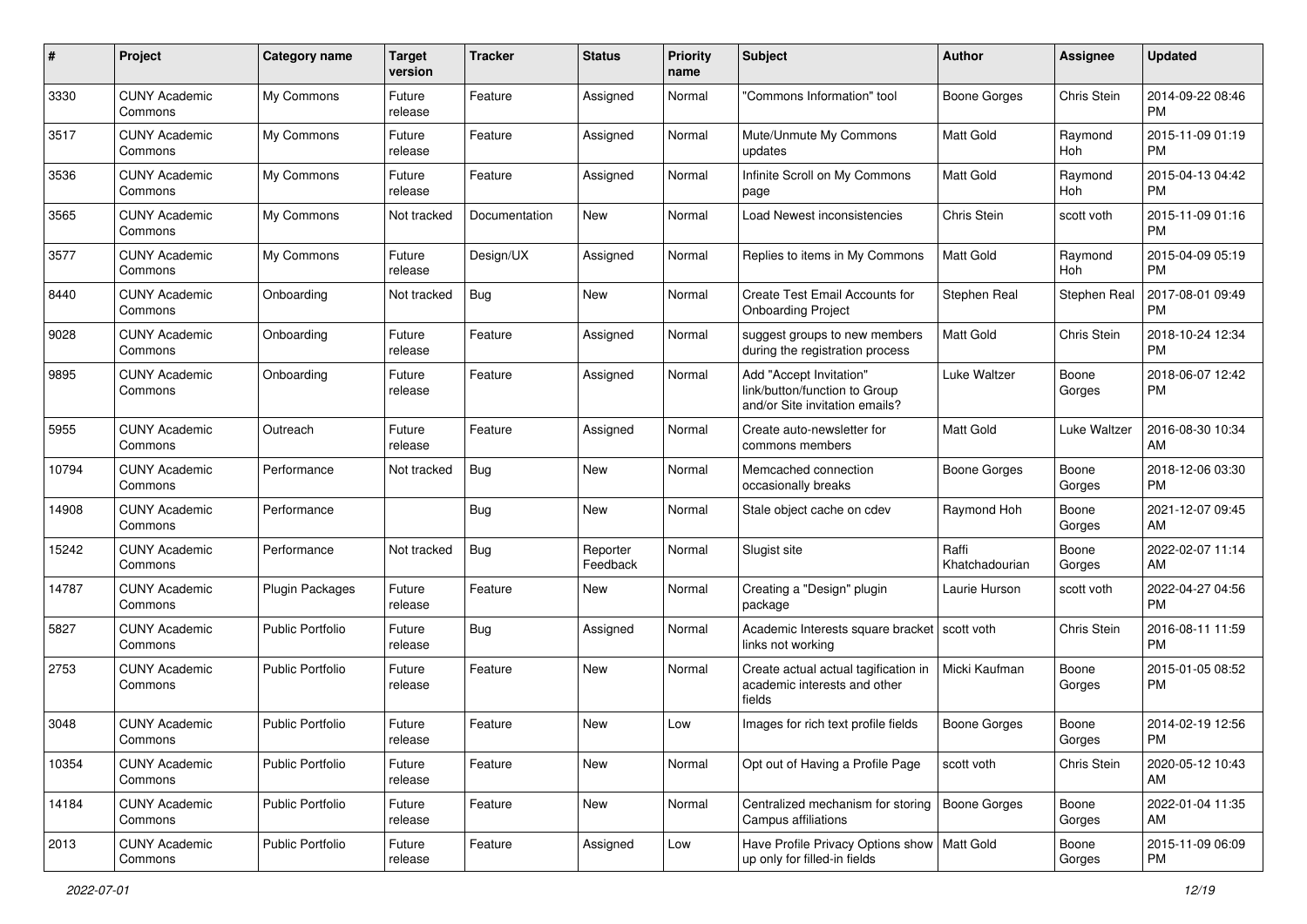| #     | Project                         | <b>Category name</b>    | <b>Target</b><br>version | <b>Tracker</b> | <b>Status</b>        | Priority<br>name | <b>Subject</b>                                                        | <b>Author</b>    | Assignee            | <b>Updated</b>                |
|-------|---------------------------------|-------------------------|--------------------------|----------------|----------------------|------------------|-----------------------------------------------------------------------|------------------|---------------------|-------------------------------|
| 2832  | <b>CUNY Academic</b><br>Commons | <b>Public Portfolio</b> | Future<br>release        | Feature        | Assigned             | Normal           | Improve interface for (not)<br>auto-linking profile fields            | Boone Gorges     | Chris Stein         | 2015-01-05 08:52<br><b>PM</b> |
| 2881  | <b>CUNY Academic</b><br>Commons | <b>Public Portfolio</b> | Future<br>release        | Feature        | Assigned             | Normal           | Redesign the UX for Profiles                                          | Chris Stein      | Chris Stein         | 2016-10-13 12:45<br><b>PM</b> |
| 3042  | <b>CUNY Academic</b><br>Commons | <b>Public Portfolio</b> | Future<br>release        | Feature        | Assigned             | Normal           | Browsing member interests                                             | <b>Matt Gold</b> | Boone<br>Gorges     | 2015-03-21 09:04<br><b>PM</b> |
| 3220  | <b>CUNY Academic</b><br>Commons | Public Portfolio        | Future<br>release        | Feature        | Assigned             | Normal           | Add indent/outdent option to<br>Formatting Buttons on Profile<br>Page | <b>Matt Gold</b> | Boone<br>Gorges     | 2014-05-21 10:39<br><b>PM</b> |
| 3768  | <b>CUNY Academic</b><br>Commons | <b>Public Portfolio</b> | Future<br>release        | Feature        | Assigned             | Normal           | Institutions/Past positions on<br>public portfolios                   | Matt Gold        | Boone<br>Gorges     | 2018-04-23 10:44<br>AM        |
| 3770  | <b>CUNY Academic</b><br>Commons | <b>Public Portfolio</b> | Future<br>release        | Feature        | Assigned             | Normal           | Improve Layout/Formatting of<br>Positions Area on Public Portfolios   | <b>Matt Gold</b> | <b>Chris Stein</b>  | 2015-04-01 09:17<br><b>PM</b> |
| 11496 | <b>CUNY Academic</b><br>Commons | <b>Public Portfolio</b> | 1.15.2                   | Support        | <b>New</b>           | Normal           | Replace Twitter Icon on Member<br>Portfolio page                      | scott voth       | Boone<br>Gorges     | 2019-06-06 01:03<br><b>PM</b> |
| 4253  | <b>CUNY Academic</b><br>Commons | <b>Public Portfolio</b> | Future<br>release        | Design/UX      | New                  | Normal           | Encourage users to add portfolio<br>content                           | Samantha Raddatz | Samantha<br>Raddatz | 2015-07-07 11:32<br>AM        |
| 4622  | <b>CUNY Academic</b><br>Commons | <b>Public Portfolio</b> | Future<br>release        | Design/UX      | <b>New</b>           | Normal           | <b>Profile Visibility Settings</b>                                    | Samantha Raddatz | Samantha<br>Raddatz | 2015-09-21 12:18<br><b>PM</b> |
| 4404  | <b>CUNY Academic</b><br>Commons | <b>Public Portfolio</b> | Future<br>release        | Design/UX      | Assigned             | Normal           | Change color of permissions info<br>on portfolio editing interface    | Matt Gold        | Samantha<br>Raddatz | 2015-08-11 05:28<br><b>PM</b> |
| 9643  | <b>CUNY Academic</b><br>Commons | Publicity               | Not tracked              | Feature        | New                  | Normal           | Create a page on the Commons<br>for logos etc.                        | Stephen Real     | Stephen Real        | 2018-04-24 10:53<br>AM        |
| 6115  | <b>CUNY Academic</b><br>Commons | Publicity               | Not tracked              | Feature        | Assigned             | Normal           | create digital signage for GC                                         | <b>Matt Gold</b> | scott voth          | 2016-10-11 10:09<br><b>PM</b> |
| 12247 | <b>CUNY Academic</b><br>Commons | Publicity               | Not tracked              | Support        | <b>New</b>           | Normal           | <b>Screenshot of First Commons</b><br>Homepage                        | scott voth       | scott voth          | 2020-01-14 12:08<br><b>PM</b> |
| 3506  | <b>CUNY Academic</b><br>Commons | Publicity               | 1.7                      | Publicity      | <b>New</b>           | Normal           | Prepare 1.7 email messaging                                           | Micki Kaufman    | Micki<br>Kaufman    | 2014-10-01 12:36<br><b>PM</b> |
| 3509  | <b>CUNY Academic</b><br>Commons | Publicity               | 1.7                      | Publicity      | <b>New</b>           | Normal           | Create 1.7 digital signage imagery                                    | Micki Kaufman    | Marilyn<br>Weber    | 2014-10-01 12:40<br><b>PM</b> |
| 3510  | <b>CUNY Academic</b><br>Commons | Publicity               | 1.7                      | Publicity      | Assigned             | Normal           | Post on the News Blog re: 'My<br>Commons'                             | Micki Kaufman    | Sarah<br>Morgano    | 2014-10-15 11:18<br>AM        |
| 3511  | <b>CUNY Academic</b><br>Commons | Publicity               | 1.7                      | Publicity      | Assigned             | Normal           | Social media for 1.7                                                  | Micki Kaufman    | Sarah<br>Morgano    | 2014-10-14 03:32<br><b>PM</b> |
| 6014  | <b>CUNY Academic</b><br>Commons | Publicity               | Future<br>release        | Publicity      | Reporter<br>Feedback | Normal           | Google search listing                                                 | Matt Gold        | Boone<br>Gorges     | 2016-09-21 03:48<br><b>PM</b> |
| 11945 | <b>CUNY Academic</b><br>Commons | Reckoning               | Future<br>release        | Feature        | Reporter<br>Feedback | Normal           | Add Comments bubble to<br>Reckoning views                             | Boone Gorges     | Boone<br>Gorges     | 2019-11-12 05:14<br><b>PM</b> |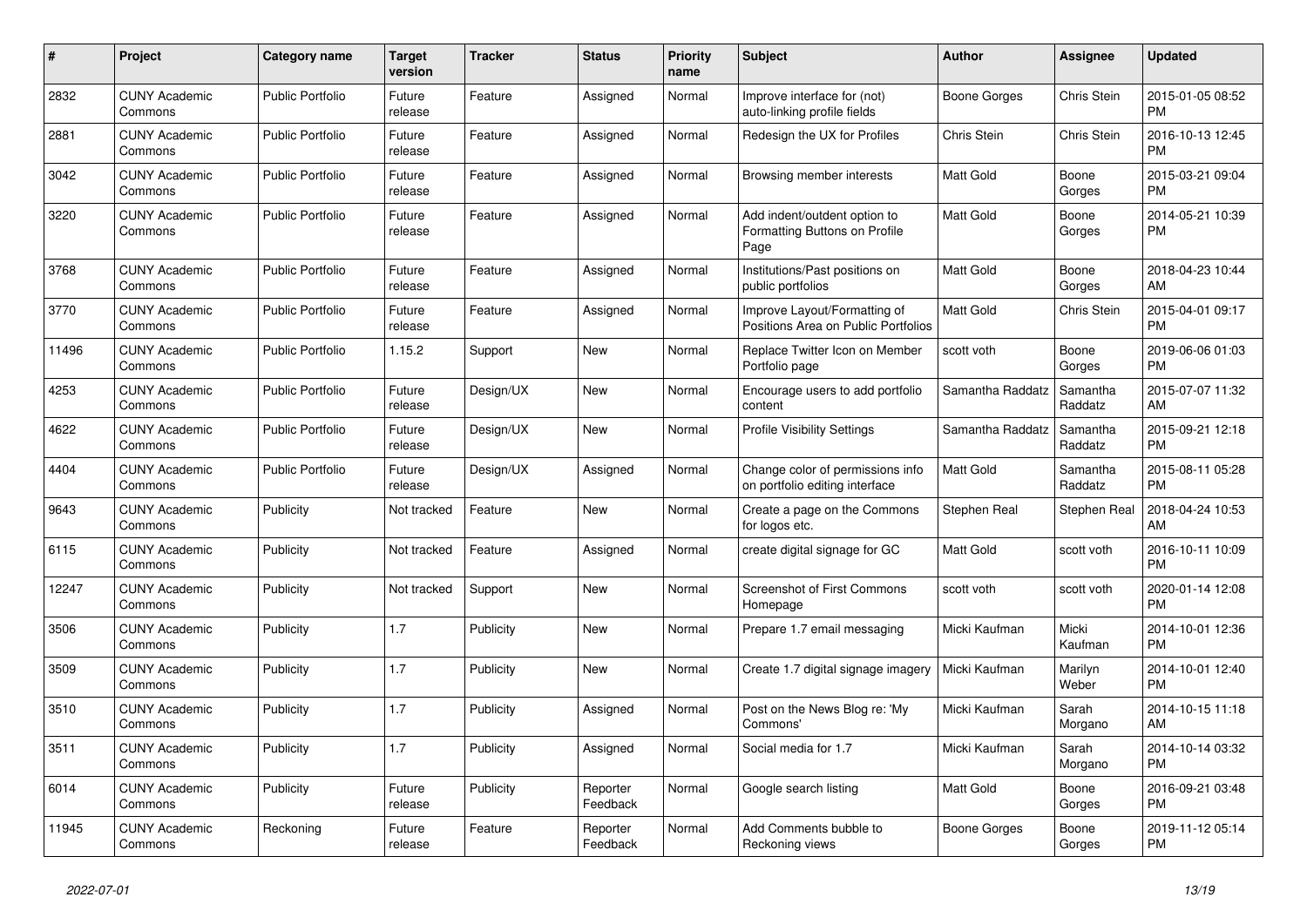| $\#$  | Project                         | <b>Category name</b>     | <b>Target</b><br>version | <b>Tracker</b> | <b>Status</b>        | Priority<br>name | <b>Subject</b>                                                           | <b>Author</b>    | <b>Assignee</b>     | <b>Updated</b>                |
|-------|---------------------------------|--------------------------|--------------------------|----------------|----------------------|------------------|--------------------------------------------------------------------------|------------------|---------------------|-------------------------------|
| 3615  | <b>CUNY Academic</b><br>Commons | Redmine                  | Not tracked              | Feature        | <b>New</b>           | Low              | Create Redmine issues via email                                          | Dominic Giglio   | Boone<br>Gorges     | 2017-11-16 11:36<br>AM        |
| 940   | CUNY Academic<br>Commons        | Redmine                  | Future<br>release        | Feature        | Assigned             | Low              | Communication with users after<br>releases                               | <b>Matt Gold</b> | Dominic<br>Giglio   | 2012-09-09 04:36<br><b>PM</b> |
| 308   | <b>CUNY Academic</b><br>Commons | Registration             | Future<br>release        | Feature        | <b>New</b>           | Normal           | Group recommendations for<br>signup process                              | Boone Gorges     | Samantha<br>Raddatz | 2015-11-09 05:07<br><b>PM</b> |
| 11860 | <b>CUNY Academic</b><br>Commons | Registration             | Future<br>release        | Feature        | <b>New</b>           | Normal           | <b>Ensure Students Are Aware They</b><br>Can Use Aliases At Registration | scott voth       |                     | 2019-09-24 08:46<br>AM        |
| 370   | <b>CUNY Academic</b><br>Commons | Registration             | Future<br>release        | Feature        | Assigned             | High             | <b>Guest Accounts</b>                                                    | <b>Matt Gold</b> | <b>Matt Gold</b>    | 2015-04-09 09:33<br><b>PM</b> |
| 5225  | <b>CUNY Academic</b><br>Commons | Registration             | Future<br>release        | Feature        | Assigned             | Normal           | On-boarding Issues                                                       | Luke Waltzer     | Samantha<br>Raddatz | 2016-02-12 02:58<br><b>PM</b> |
| 10273 | <b>CUNY Academic</b><br>Commons | Registration             | Not tracked              | Support        | Reporter<br>Feedback | Normal           | users combining CF and campus<br>address                                 | Marilyn Weber    |                     | 2019-09-18 10:58<br>AM        |
| 13430 | <b>CUNY Academic</b><br>Commons | Reply By Email           | Not tracked              | Bug            | <b>New</b>           | Normal           | Delay in RBE                                                             | Luke Waltzer     | Raymond<br>Hoh      | 2020-10-13 11:16<br>AM        |
| 16177 | <b>CUNY Academic</b><br>Commons | Reply By Email           |                          | <b>Bug</b>     | <b>New</b>           | Normal           | Switch to Inbound mode for RBE                                           | Raymond Hoh      | Raymond<br>Hoh      | 2022-05-30 04:32<br><b>PM</b> |
| 6671  | <b>CUNY Academic</b><br>Commons | Reply By Email           | Not tracked              | Bug            | Assigned             | Normal           | "Post too often" RBE error<br>message                                    | <b>Matt Gold</b> | Raymond<br>Hoh      | 2016-11-11 09:55<br>AM        |
| 8991  | <b>CUNY Academic</b><br>Commons | Reply By Email           | Not tracked              | Bug            | Hold                 | Normal           | RBE duplicate email message<br>issue                                     | Matt Gold        | Raymond<br>Hoh      | 2018-02-18 08:53<br><b>PM</b> |
| 8976  | <b>CUNY Academic</b><br>Commons | Reply By Email           | Not tracked              | Feature        | Assigned             | Normal           | Package RBE new topics posting?                                          | <b>Matt Gold</b> | Raymond<br>Hoh      | 2017-12-04 02:34<br><b>PM</b> |
| 3369  | <b>CUNY Academic</b><br>Commons | Reply By Email           | Not tracked              | Outreach       | Hold                 | Normal           | Release reply by email to WP<br>plugin directory                         | Matt Gold        | Raymond<br>Hoh      | 2016-03-01 12:46<br><b>PM</b> |
| 3002  | <b>CUNY Academic</b><br>Commons | Search                   | Future<br>release        | Feature        | Assigned             | Normal           | Overhaul CAC search by using<br>external search appliance                | Boone Gorges     | Boone<br>Gorges     | 2020-07-15 03:05<br><b>PM</b> |
| 3662  | <b>CUNY Academic</b><br>Commons | <b>SEO</b>               | Future<br>release        | Feature        | Assigned             | Normal           | Duplicate Content/SEO/Google<br>issues                                   | Matt Gold        | Raymond<br>Hoh      | 2015-04-13 04:37<br><b>PM</b> |
| 9729  | <b>CUNY Academic</b><br>Commons | <b>SEO</b>               | Not tracked              | Support        | <b>New</b>           | Normal           | 503 Errors showing on<br>newlaborforum.cuny.edu                          | Diane Krauthamer | Raymond<br>Hoh      | 2018-05-22 04:48<br><b>PM</b> |
| 13048 | <b>CUNY Academic</b><br>Commons | Shortcodes and<br>embeds | Future<br>release        | Feature        | <b>New</b>           | Normal           | Jupyter Notebooks support                                                | Boone Gorges     |                     | 2020-07-14 11:46<br>AM        |
| 13331 | <b>CUNY Academic</b><br>Commons | Site cloning             | Future<br>release        | Bug            | New                  | Normal           | Combine Site Template and Clone<br>operations                            | Boone Gorges     | Jeremy Felt         | 2021-11-19 12:39<br><b>PM</b> |
| 5282  | <b>CUNY Academic</b><br>Commons | Social Paper             | Future<br>release        | <b>Bug</b>     | New                  | Normal           | Replying via email directs to paper<br>but not individual comment.       | Marilyn Weber    | Raymond<br>Hoh      | 2016-03-02 01:48<br><b>PM</b> |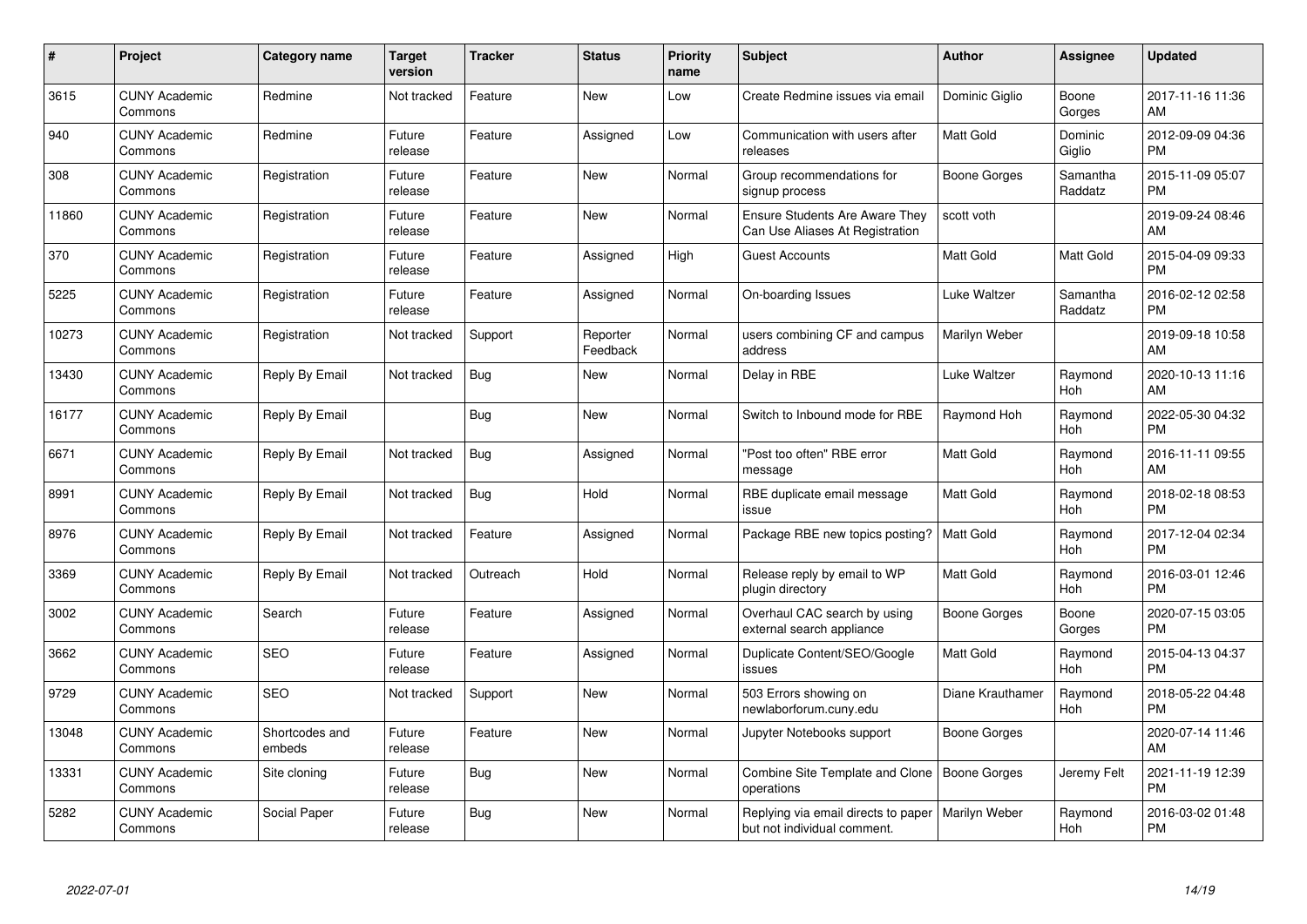| #     | Project                         | <b>Category name</b>    | <b>Target</b><br>version | <b>Tracker</b> | <b>Status</b>        | Priority<br>name | <b>Subject</b>                                                                                                                                        | Author                  | <b>Assignee</b>     | <b>Updated</b>                |
|-------|---------------------------------|-------------------------|--------------------------|----------------|----------------------|------------------|-------------------------------------------------------------------------------------------------------------------------------------------------------|-------------------------|---------------------|-------------------------------|
| 5488  | <b>CUNY Academic</b><br>Commons | Social Paper            | Future<br>release        | <b>Bug</b>     | <b>New</b>           | Normal           | Add a "last edited by" field to<br>Social Paper group directories                                                                                     | <b>Boone Gorges</b>     |                     | 2016-04-21 10:05<br><b>PM</b> |
| 7663  | <b>CUNY Academic</b><br>Commons | Social Paper            | Future<br>release        | Bug            | New                  | Normal           | Social Paper notifications not<br>formatted correctly on secondary<br>sites                                                                           | <b>Boone Gorges</b>     | Boone<br>Gorges     | 2018-04-16 03:52<br><b>PM</b> |
| 7981  | <b>CUNY Academic</b><br>Commons | Social Paper            | Future<br>release        | Bug            | New                  | Normal           | Social Paper comments should<br>not go to spam                                                                                                        | Luke Waltzer            | Boone<br>Gorges     | 2018-04-16 03:52<br><b>PM</b> |
| 5050  | <b>CUNY Academic</b><br>Commons | Social Paper            | Future<br>release        | Feature        | <b>New</b>           | Low              | Making comments visible in SP<br>editing mode (SP suggestion #1)                                                                                      | Marilyn Weber           | Samantha<br>Raddatz | 2019-09-17 11:10<br><b>PM</b> |
| 5052  | <b>CUNY Academic</b><br>Commons | Social Paper            | Future<br>release        | Feature        | <b>New</b>           | Low              | Sentence by sentence or line by<br>line comments (SP suggestion #3)                                                                                   | Marilyn Weber           | Boone<br>Gorges     | 2016-02-11 10:24<br><b>PM</b> |
| 5053  | <b>CUNY Academic</b><br>Commons | Social Paper            | Future<br>release        | Feature        | <b>New</b>           | Low              | Scrollable menu to add readers<br>(SP suggestion #4)                                                                                                  | Marilyn Weber           | Samantha<br>Raddatz | 2016-04-21 05:21<br><b>PM</b> |
| 5058  | <b>CUNY Academic</b><br>Commons | Social Paper            | Future<br>release        | Feature        | New                  | Low              | Can there be a clearer signal that<br>even when comments have<br>already been made you add<br>comments by clicking on the side?<br>(SP suggestion #5) | Marilyn Weber           | Samantha<br>Raddatz | 2016-02-11 10:24<br><b>PM</b> |
| 5199  | <b>CUNY Academic</b><br>Commons | Social Paper            | Future<br>release        | Feature        | <b>New</b>           | Normal           | add tables to the SP editor                                                                                                                           | Marilyn Weber           |                     | 2016-10-24 11:27<br>AM        |
| 5205  | <b>CUNY Academic</b><br>Commons | Social Paper            | Future<br>release        | Feature        | <b>New</b>           | Normal           | Social Paper folders                                                                                                                                  | Marilyn Weber           |                     | 2016-02-11 10:24<br><b>PM</b> |
| 5397  | <b>CUNY Academic</b><br>Commons | Social Paper            | Future<br>release        | Feature        | <b>New</b>           | Normal           | frustrating to have to<br>enable/disable in SP                                                                                                        | Marilyn Weber           | Samantha<br>Raddatz | 2016-04-20 03:39<br><b>PM</b> |
| 5489  | <b>CUNY Academic</b><br>Commons | Social Paper            | Future<br>release        | Feature        | New                  | Normal           | Asc/desc sorting for Social Paper<br>directories                                                                                                      | <b>Boone Gorges</b>     |                     | 2016-04-21 10:06<br><b>PM</b> |
| 8898  | <b>CUNY Academic</b><br>Commons | Social Paper            | Not tracked              | Feature        | Assigned             | Normal           | Usage data on docs and social<br>paper                                                                                                                | Matt Gold               | Matt Gold           | 2017-11-16 11:32<br>AM        |
| 13975 | <b>CUNY Academic</b><br>Commons | Social Paper            | Not tracked              | Support        | Reporter<br>Feedback | Normal           | can't approve comments on Social<br>Paper paper                                                                                                       | Marilyn Weber           |                     | 2021-02-12 09:33<br>AM        |
| 5182  | <b>CUNY Academic</b><br>Commons | Social Paper            | Future<br>release        | Design/UX      | New                  | Normal           | "Publishing" a private paper on<br>social paper?                                                                                                      | Raffi<br>Khatchadourian | Boone<br>Gorges     | 2016-10-13 04:12<br><b>PM</b> |
| 5183  | <b>CUNY Academic</b><br>Commons | Social Paper            | Future<br>release        | Design/UX      | <b>New</b>           | Normal           | Creating a new paper when<br>viewing an existing paper                                                                                                | Raffi<br>Khatchadourian | Samantha<br>Raddatz | 2016-02-02 12:09<br><b>PM</b> |
| 6426  | <b>CUNY Academic</b><br>Commons | Spam/Spam<br>Prevention | Future<br>release        | Feature        | Assigned             | Normal           | Force captcha on all comments?                                                                                                                        | <b>Matt Gold</b>        | <b>Tahir Butt</b>   | 2016-10-24 02:06<br><b>PM</b> |
| 8666  | <b>CUNY Academic</b><br>Commons | Teaching                | Not tracked              | Documentation  | Assigned             | Normal           | Create Teaching on the Commons   Matt Gold<br>Resource Page                                                                                           |                         | Laurie Hurson       | 2019-09-23 03:16<br><b>PM</b> |
| 3090  | <b>CUNY Academic</b><br>Commons | Twitter page            | Future<br>release        | Feature        | Assigned             | Normal           | Prevent Retweets from showing<br>up on Commons twitter page                                                                                           | Matt Gold               | <b>Tahir Butt</b>   | 2016-10-24 11:31<br>AM        |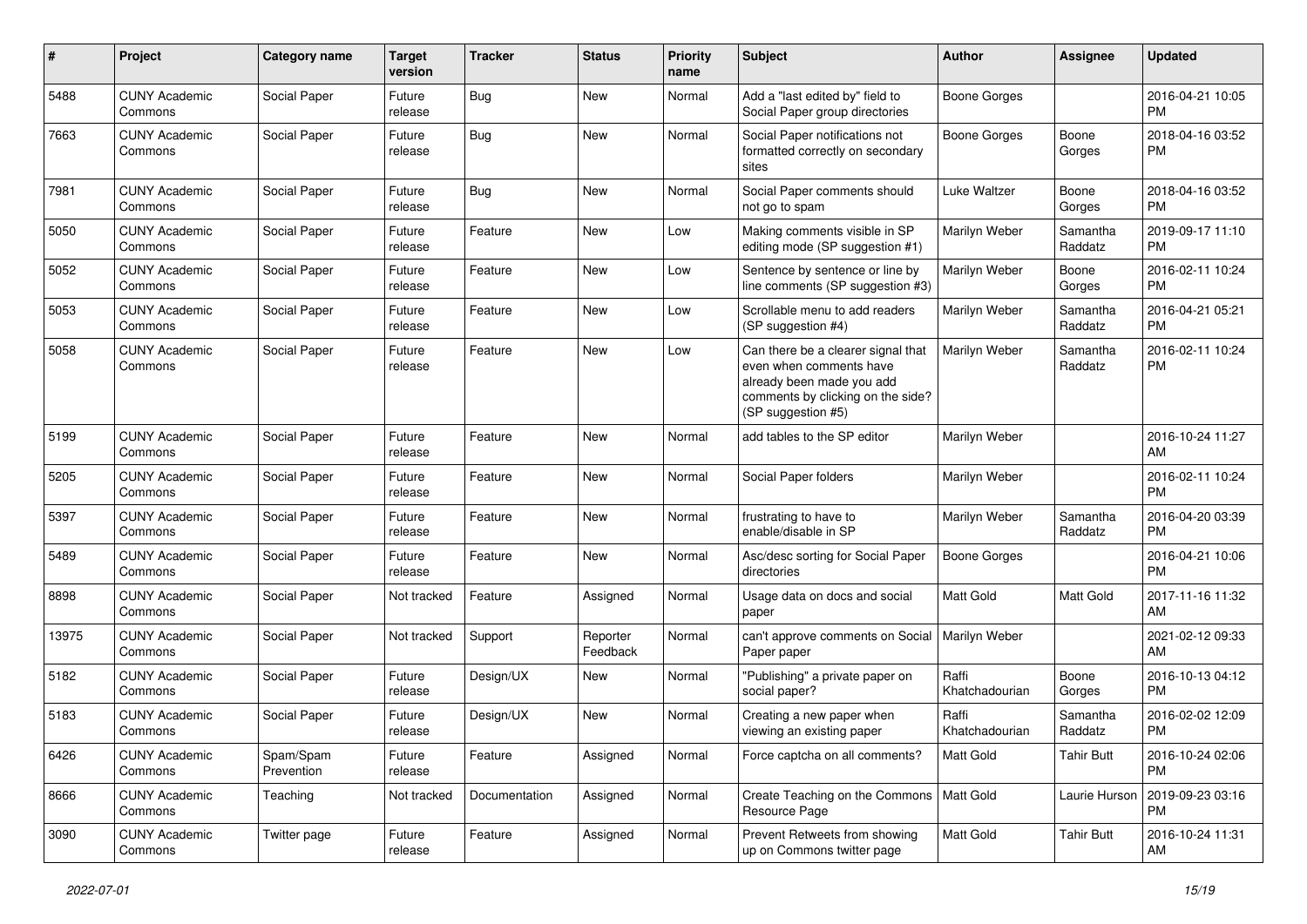| #     | <b>Project</b>                  | Category name          | <b>Target</b><br>version | <b>Tracker</b> | <b>Status</b>        | <b>Priority</b><br>name | <b>Subject</b>                                                                                               | <b>Author</b>           | Assignee              | <b>Updated</b>                |
|-------|---------------------------------|------------------------|--------------------------|----------------|----------------------|-------------------------|--------------------------------------------------------------------------------------------------------------|-------------------------|-----------------------|-------------------------------|
| 4661  | <b>CUNY Academic</b><br>Commons | <b>User Experience</b> | Future<br>release        | Bug            | Assigned             | Normal                  | <b>Simplify Events text</b>                                                                                  | <b>Matt Gold</b>        | Samantha<br>Raddatz   | 2015-10-02 09:06<br><b>PM</b> |
| 3473  | <b>CUNY Academic</b><br>Commons | <b>User Experience</b> | Future<br>release        | Feature        | Assigned             | Normal                  | Commons profile: Add help info<br>about "Positions" replacing "title"                                        | Keith Miyake            | Samantha<br>Raddatz   | 2015-11-09 02:28<br><b>PM</b> |
| 5316  | <b>CUNY Academic</b><br>Commons | <b>User Experience</b> | Future<br>release        | Feature        | Assigned             | Normal                  | Prompt user email address<br>updates                                                                         | <b>Matt Gold</b>        | Stephen Real          | 2016-12-21 03:30<br><b>PM</b> |
| 4222  | <b>CUNY Academic</b><br>Commons | <b>User Experience</b> | Future<br>release        | Design/UX      | New                  | Normal                  | Add information to 'Delete<br>Account' page                                                                  | Samantha Raddatz        | scott voth            | 2015-06-26 11:35<br>AM        |
| 6298  | <b>CUNY Academic</b><br>Commons | User Experience        | Not tracked              | Design/UX      | Assigned             | Normal                  | Examine data from survey                                                                                     | <b>Matt Gold</b>        | Margaret<br>Galvan    | 2016-10-14 12:16<br><b>PM</b> |
| 8675  | <b>CUNY Academic</b><br>Commons | User Onboarding        | Future<br>release        | Bug            | Reporter<br>Feedback | Low                     | Add new User search screen calls<br>for the input of email address but<br>doesn't work with one              | Paul Hebert             | Boone<br>Gorges       | 2017-10-11 11:17<br>AM        |
| 9941  | <b>CUNY Academic</b><br>Commons | Wiki                   | Not tracked              | Support        | Assigned             | Normal                  | Wiki functionality                                                                                           | <b>Matt Gold</b>        | Boone<br>Gorges       | 2018-06-26 10:57<br>AM        |
| 14483 | <b>CUNY Academic</b><br>Commons | WordPress - Media      | Not tracked              | Bug            | Reporter<br>Feedback | Normal                  | <b>Wordpress PDF Embed Stopped</b><br>Working after JITP Media Clone                                         | Patrick DeDauw          | Boone<br>Gorges       | 2021-05-20 01:51<br><b>PM</b> |
| 11386 | <b>CUNY Academic</b><br>Commons | WordPress - Media      | Not tracked              | Support        | Reporter<br>Feedback | Normal                  | disappearing images                                                                                          | scott voth              | Boone<br>Gorges       | 2019-05-14 10:32<br>AM        |
| 11449 | <b>CUNY Academic</b><br>Commons | WordPress - Media      | Not tracked              | Support        | Reporter<br>Feedback | Normal                  | Cloning Media Library for JITP<br>from Staging to Production Site                                            | <b>Patrick DeDauw</b>   | Boone<br>Gorges       | 2019-05-13 12:00<br><b>PM</b> |
| 6755  | <b>CUNY Academic</b><br>Commons | WordPress (misc)       | Future<br>release        | Bug            | New                  | Normal                  | Cannot Deactivate Plugin                                                                                     | Laura Kane              |                       | 2016-11-16 01:12<br><b>PM</b> |
| 9346  | <b>CUNY Academic</b><br>Commons | WordPress (misc)       | Not tracked              | Bug            | <b>New</b>           | Normal                  | Clone cetls.bmcc.cuny.edu for<br>development                                                                 | Owen Roberts            | Raymond<br><b>Hoh</b> | 2018-03-06 05:35<br><b>PM</b> |
| 11024 | <b>CUNY Academic</b><br>Commons | WordPress (misc)       | Future<br>release        | Bug            | <b>New</b>           | Normal                  | Subsites should not show "you<br>should update your .htaccess<br>now" notice after permalink setting<br>save | Boone Gorges            |                       | 2019-01-28 01:35<br><b>PM</b> |
| 16255 | <b>CUNY Academic</b><br>Commons | WordPress (misc)       |                          | <b>Bug</b>     | <b>New</b>           | Normal                  | Need to define 'MULTISITE'<br>constant in wp-config.php                                                      | Raymond Hoh             |                       | 2022-06-19 09:31<br>AM        |
| 2167  | <b>CUNY Academic</b><br>Commons | WordPress (misc)       | Future<br>release        | Bug            | Assigned             | Normal                  | <b>CAC-Livestream Plugin Issues</b>                                                                          | <b>Michael Smith</b>    | Dominic<br>Giglio     | 2015-01-02 03:06<br><b>PM</b> |
| 4388  | <b>CUNY Academic</b><br>Commons | WordPress (misc)       | Future<br>release        | Bug            | Assigned             | Normal                  | Repeated request for<br>authentication.                                                                      | Alice.Lynn<br>McMichael | Raymond<br>Hoh        | 2015-08-11 07:35<br><b>PM</b> |
| 14113 | <b>CUNY Academic</b><br>Commons | WordPress (misc)       | Future<br>release        | Bug            | Hold                 | Normal                  | Block Editor Not Working on this<br>page - Json error                                                        | scott voth              | Boone<br>Gorges       | 2021-03-05 11:01<br>AM        |
| 10040 | <b>CUNY Academic</b><br>Commons | WordPress (misc)       | Not tracked              | Bug            | Reporter<br>Feedback | Normal                  | User doesn't see full list of themes                                                                         | <b>Matt Gold</b>        | Boone<br>Gorges       | 2018-07-25 10:12<br>AM        |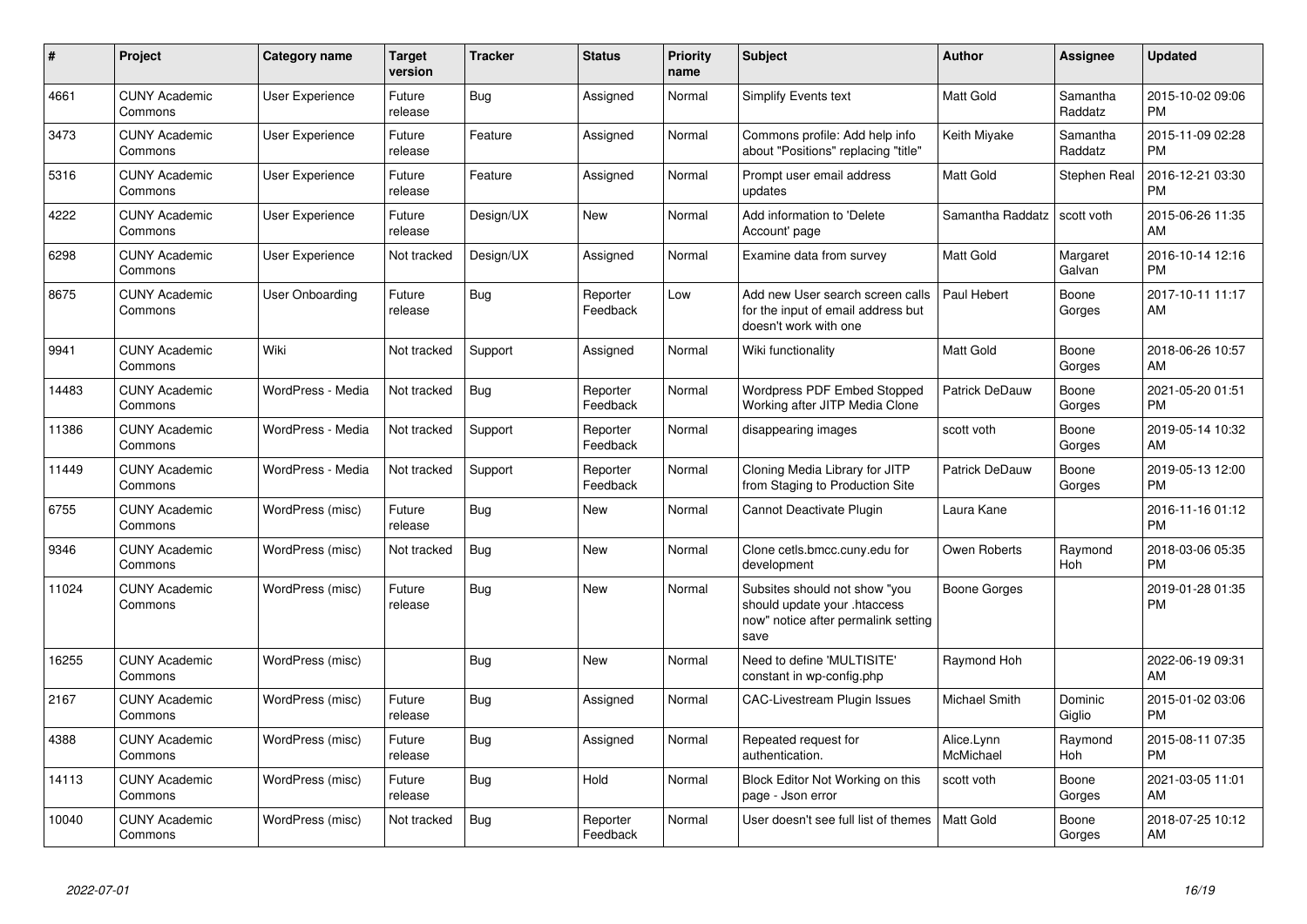| #     | Project                         | <b>Category name</b>     | <b>Target</b><br>version | <b>Tracker</b> | <b>Status</b>        | <b>Priority</b><br>name | <b>Subject</b>                                                                            | <b>Author</b>    | Assignee            | <b>Updated</b>                |
|-------|---------------------------------|--------------------------|--------------------------|----------------|----------------------|-------------------------|-------------------------------------------------------------------------------------------|------------------|---------------------|-------------------------------|
| 16245 | <b>CUNY Academic</b><br>Commons | WordPress (misc)         |                          | <b>Bug</b>     | Reporter<br>Feedback | Normal                  | Save Button missing on<br><b>WordPress Profile page</b>                                   | scott voth       | Raymond<br>Hoh      | 2022-06-16 03:09<br><b>PM</b> |
| 3657  | <b>CUNY Academic</b><br>Commons | WordPress (misc)         | Not tracked              | Feature        | New                  | Normal                  | Create alert for GC email<br>addresses                                                    | Matt Gold        | Matt Gold           | 2016-04-14 11:29<br><b>PM</b> |
| 6332  | <b>CUNY Academic</b><br>Commons | WordPress (misc)         | Future<br>release        | Feature        | New                  | Normal                  | Allow uploaded files to be marked<br>as private in an ad hoc way                          | Boone Gorges     |                     | 2016-10-17 11:41<br><b>PM</b> |
| 13835 | <b>CUNY Academic</b><br>Commons | WordPress (misc)         | Future<br>release        | Feature        | <b>New</b>           | Normal                  | Allow OneSearch widget to have<br>'CUNY' as campus                                        | Boone Gorges     | Boone<br>Gorges     | 2021-11-19 12:39<br><b>PM</b> |
| 287   | <b>CUNY Academic</b><br>Commons | WordPress (misc)         | Future<br>release        | Feature        | Assigned             | Normal                  | Create troubleshooting tool for<br>account sign-up                                        | Matt Gold        | Boone<br>Gorges     | 2015-11-09 06:17<br><b>PM</b> |
| 365   | <b>CUNY Academic</b><br>Commons | WordPress (misc)         | Future<br>release        | Feature        | Assigned             | Normal                  | <b>Create Mouseover Tooltips</b><br>throughout Site                                       | Matt Gold        | Chris Stein         | 2015-11-09 06:18<br><b>PM</b> |
| 1105  | <b>CUNY Academic</b><br>Commons | WordPress (misc)         | Future<br>release        | Feature        | Assigned             | Normal                  | Rephrase Blog Privacy Options                                                             | <b>Matt Gold</b> | Samantha<br>Raddatz | 2015-11-09 06:19<br><b>PM</b> |
| 1508  | <b>CUNY Academic</b><br>Commons | WordPress (misc)         | Future<br>release        | Feature        | Assigned             | Normal                  | Share login cookies across<br>mapped domains                                              | Boone Gorges     | Boone<br>Gorges     | 2012-07-02 12:12<br><b>PM</b> |
| 3759  | <b>CUNY Academic</b><br>Commons | WordPress (misc)         | Future<br>release        | Feature        | Assigned             | Normal                  | Review Interface for Adding Users<br>to Blogs                                             | <b>Matt Gold</b> | Boone<br>Gorges     | 2015-03-24 05:52<br><b>PM</b> |
| 10380 | <b>CUNY Academic</b><br>Commons | WordPress (misc)         | Future<br>release        | Feature        | In Progress          | Normal                  | Remove blacklisted plugins                                                                | Boone Gorges     |                     | 2022-04-26 12:00<br><b>PM</b> |
| 11624 | <b>CUNY Academic</b><br>Commons | WordPress (misc)         | Not tracked              | Support        | <b>New</b>           | Normal                  | Change pages into posts or swap<br>database for a Commons site?                           | Stephen Klein    | Raymond<br>Hoh      | 2019-07-09 11:04<br>AM        |
| 15767 | <b>CUNY Academic</b><br>Commons | WordPress (misc)         |                          | Support        | New                  | Normal                  | Site loading slowly                                                                       | scott voth       | Boone<br>Gorges     | 2022-04-04 08:56<br><b>PM</b> |
| 636   | <b>CUNY Academic</b><br>Commons | WordPress (misc)         | Not tracked              | Support        | Assigned             | Normal                  | Create Lynda.com-like Table of<br><b>Contents for Prospective Tutorial</b><br>Screencasts | <b>Matt Gold</b> | scott voth          | 2016-02-23 03:12<br><b>PM</b> |
| 2175  | <b>CUNY Academic</b><br>Commons | WordPress (misc)         | Not tracked              | Support        | Assigned             | Normal                  | Subscibe 2 vs. Jetpack<br>subscription options                                            | local admin      | Matt Gold           | 2016-01-26 04:58<br><b>PM</b> |
| 14074 | <b>CUNY Academic</b><br>Commons | WordPress (misc)         | Not tracked              | Support        | Reporter<br>Feedback | Normal                  | page password protection problem                                                          | Marilyn Weber    |                     | 2021-03-02 11:03<br>AM        |
| 14983 | <b>CUNY Academic</b><br>Commons | WordPress (misc)         | Not tracked              | Support        | Reporter<br>Feedback | Normal                  | "Read More" tag not working                                                               | Rebecca Krisel   | Raymond<br>Hoh      | 2021-11-23 01:17<br><b>PM</b> |
| 11843 | <b>CUNY Academic</b><br>Commons | WordPress (misc)         | Future<br>release        | Design/UX      | New                  | Normal                  | Tweaking the Gutenberg Editor<br>Interface                                                | Laurie Hurson    |                     | 2022-04-26 12:00<br><b>PM</b> |
| 3691  | <b>CUNY Academic</b><br>Commons | <b>WordPress Plugins</b> | Future<br>release        | Bug            | New                  | Normal                  | <b>WPMU Domain Mapping</b><br>Debugging on cdev                                           | Raymond Hoh      | Matt Gold           | 2014-12-12 09:04<br>AM        |
| 9926  | <b>CUNY Academic</b><br>Commons | <b>WordPress Plugins</b> | Future<br>release        | <b>Bug</b>     | <b>New</b>           | Normal                  | twitter-mentions-as-comments<br>cron jobs can run long                                    | Boone Gorges     | Boone<br>Gorges     | 2018-10-24 12:34<br><b>PM</b> |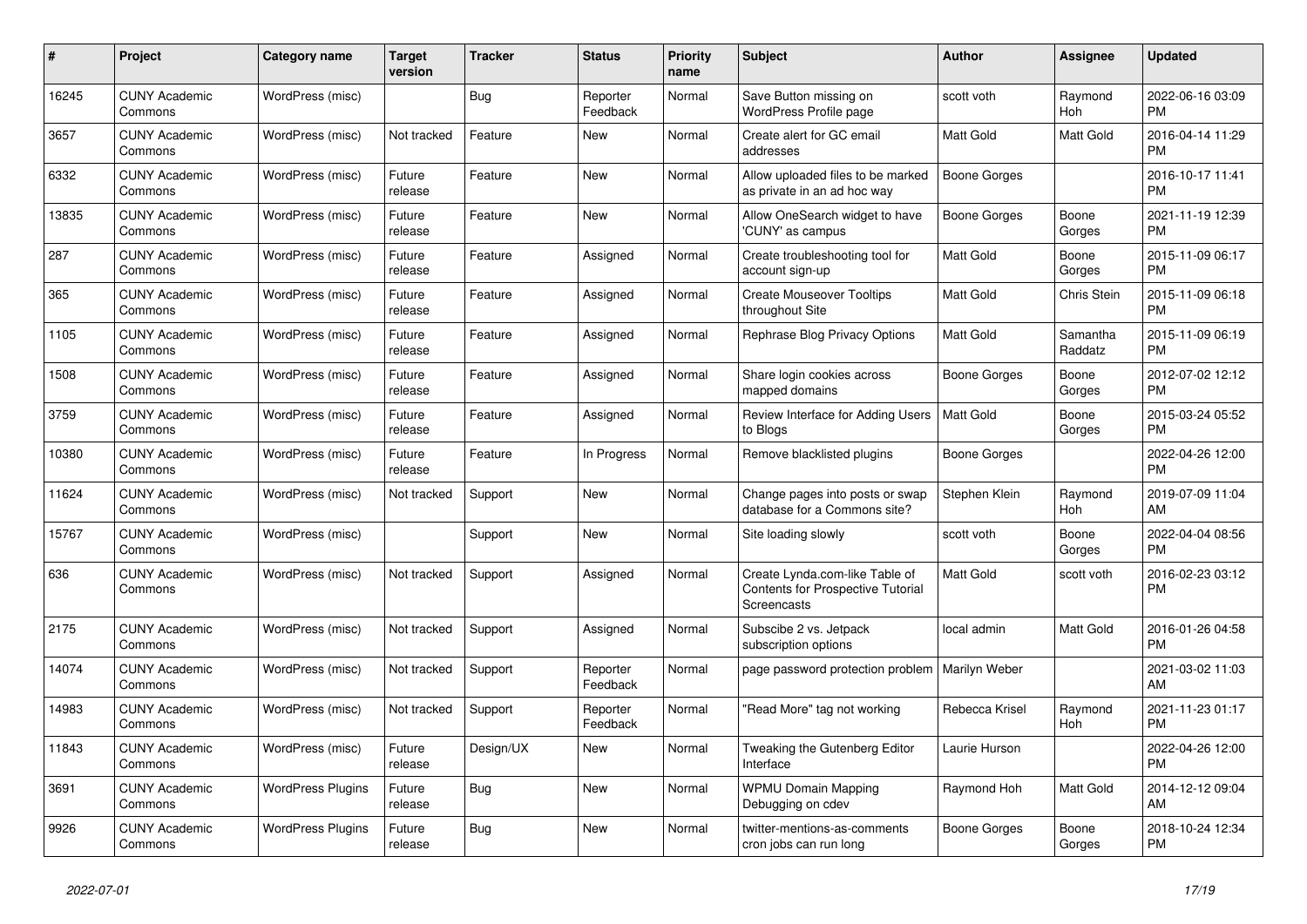| #     | Project                         | <b>Category name</b>     | <b>Target</b><br>version | <b>Tracker</b> | <b>Status</b>        | Priority<br>name | <b>Subject</b>                                                | <b>Author</b>           | <b>Assignee</b> | <b>Updated</b>                |
|-------|---------------------------------|--------------------------|--------------------------|----------------|----------------------|------------------|---------------------------------------------------------------|-------------------------|-----------------|-------------------------------|
| 12573 | <b>CUNY Academic</b><br>Commons | <b>WordPress Plugins</b> | Future<br>release        | Bug            | <b>New</b>           | Normal           | <b>CommentPress Core Issues</b>                               | scott voth              |                 | 2020-03-24 04:32<br><b>PM</b> |
| 14987 | <b>CUNY Academic</b><br>Commons | <b>WordPress Plugins</b> | Future<br>release        | <b>Bug</b>     | <b>New</b>           | Normal           | Elementor update causes<br>database freeze-up                 | Boone Gorges            | Boone<br>Gorges | 2021-11-29 12:02<br><b>PM</b> |
| 16319 | <b>CUNY Academic</b><br>Commons | <b>WordPress Plugins</b> | 2.0.3                    | Bug            | <b>New</b>           | Normal           | <b>Request for Events Calendar Pro</b><br>5.14.2 update       | Raymond Hoh             | Raymond<br>Hoh  | 2022-06-29 03:24<br><b>PM</b> |
| 3939  | <b>CUNY Academic</b><br>Commons | <b>WordPress Plugins</b> | Future<br>release        | Bug            | Hold                 | Normal           | Activity stream support for<br>Co-Authors Plus plugin         | Raymond Hoh             | Raymond<br>Hoh  | 2015-11-09 06:13<br><b>PM</b> |
| 6356  | <b>CUNY Academic</b><br>Commons | <b>WordPress Plugins</b> | Future<br>release        | Bug            | Reporter<br>Feedback | Low              | Should Subscribe2 be<br>deprecated?                           | Luke Waltzer            |                 | 2017-03-20 12:20<br><b>PM</b> |
| 9289  | <b>CUNY Academic</b><br>Commons | <b>WordPress Plugins</b> | Future<br>release        | <b>Bug</b>     | Reporter<br>Feedback | Normal           | Email Users Plugin                                            | Laurie Hurson           | Boone<br>Gorges | 2018-10-24 12:34<br><b>PM</b> |
| 9515  | <b>CUNY Academic</b><br>Commons | <b>WordPress Plugins</b> | Not tracked              | Bug            | Reporter<br>Feedback | Normal           | Text to Speech plugin - "More<br>Slowly" checkbox not working | scott voth              | Boone<br>Gorges | 2018-06-13 02:26<br><b>PM</b> |
| 11120 | <b>CUNY Academic</b><br>Commons | <b>WordPress Plugins</b> | Not tracked              | Bug            | Reporter<br>Feedback | Normal           | Events Manager Events Not<br>Showing Up                       | Mark Webb               |                 | 2019-02-27 04:10<br><b>PM</b> |
| 11415 | <b>CUNY Academic</b><br>Commons | <b>WordPress Plugins</b> | Not tracked              | Bug            | Reporter<br>Feedback | Normal           | Blog Subscriptions in Jetpack                                 | Laurie Hurson           |                 | 2019-05-14 10:34<br>AM        |
| 15516 | <b>CUNY Academic</b><br>Commons | <b>WordPress Plugins</b> |                          | Bug            | Reporter<br>Feedback | Normal           | Can't publish or save draft of post<br>on wordpress.com       | Raffi<br>Khatchadourian | Raymond<br>Hoh  | 2022-03-02 05:52<br><b>PM</b> |
| 11649 | <b>CUNY Academic</b><br>Commons | <b>WordPress Plugins</b> | 2.0.3                    | Bug            | In Progress          | Normal           | CC license displayed on every<br>page                         | Gina Cherry             | Raymond<br>Hoh  | 2022-06-29 11:32<br>AM        |
| 364   | <b>CUNY Academic</b><br>Commons | <b>WordPress Plugins</b> | Future<br>release        | Feature        | New                  | Normal           | <b>Bulletin Board</b>                                         | Matt Gold               |                 | 2015-01-05 08:50<br><b>PM</b> |
| 8498  | <b>CUNY Academic</b><br>Commons | <b>WordPress Plugins</b> | Future<br>release        | Feature        | <b>New</b>           | Low              | <b>Gravity Forms Email Users</b>                              | Raffi<br>Khatchadourian | Matt Gold       | 2017-10-13 12:58<br><b>PM</b> |
| 16314 | <b>CUNY Academic</b><br>Commons | <b>WordPress Plugins</b> |                          | Feature        | New                  | Normal           | Install Multicollab plug-in?                                  | Raffi<br>Khatchadourian |                 | 2022-06-29 03:44<br><b>PM</b> |
| 497   | <b>CUNY Academic</b><br>Commons | <b>WordPress Plugins</b> | Future<br>release        | Feature        | Assigned             | Normal           | Drag and Drop Ordering on<br><b>Gallery Post Plugin</b>       | Matt Gold               | Ron Rennick     | 2015-11-09 06:18<br><b>PM</b> |
| 658   | <b>CUNY Academic</b><br>Commons | <b>WordPress Plugins</b> | Future<br>release        | Feature        | Assigned             | Normal           | Rebulid Sitewide Tag Suggestion                               | <b>Matt Gold</b>        | Boone<br>Gorges | 2015-01-05 08:47<br><b>PM</b> |
| 1562  | <b>CUNY Academic</b><br>Commons | <b>WordPress Plugins</b> | Future<br>release        | Feature        | Assigned             | Low              | Play with NYT Collaborative<br>Authoring Tool                 | <b>Matt Gold</b>        | Boone<br>Gorges | 2015-01-05 08:47<br><b>PM</b> |
| 2223  | <b>CUNY Academic</b><br>Commons | <b>WordPress Plugins</b> | Future<br>release        | Feature        | Assigned             | Low              | Add Participad to the CUNY<br><b>Academic Commons</b>         | <b>Matt Gold</b>        | Boone<br>Gorges | 2014-09-17 10:03<br><b>PM</b> |
| 9947  | CUNY Academic<br>Commons        | <b>WordPress Plugins</b> | Future<br>release        | Feature        | Reporter<br>Feedback | Normal           | Install H5P quiz plugin                                       | <b>Matt Gold</b>        | Boone<br>Gorges | 2018-09-11 11:01<br>AM        |